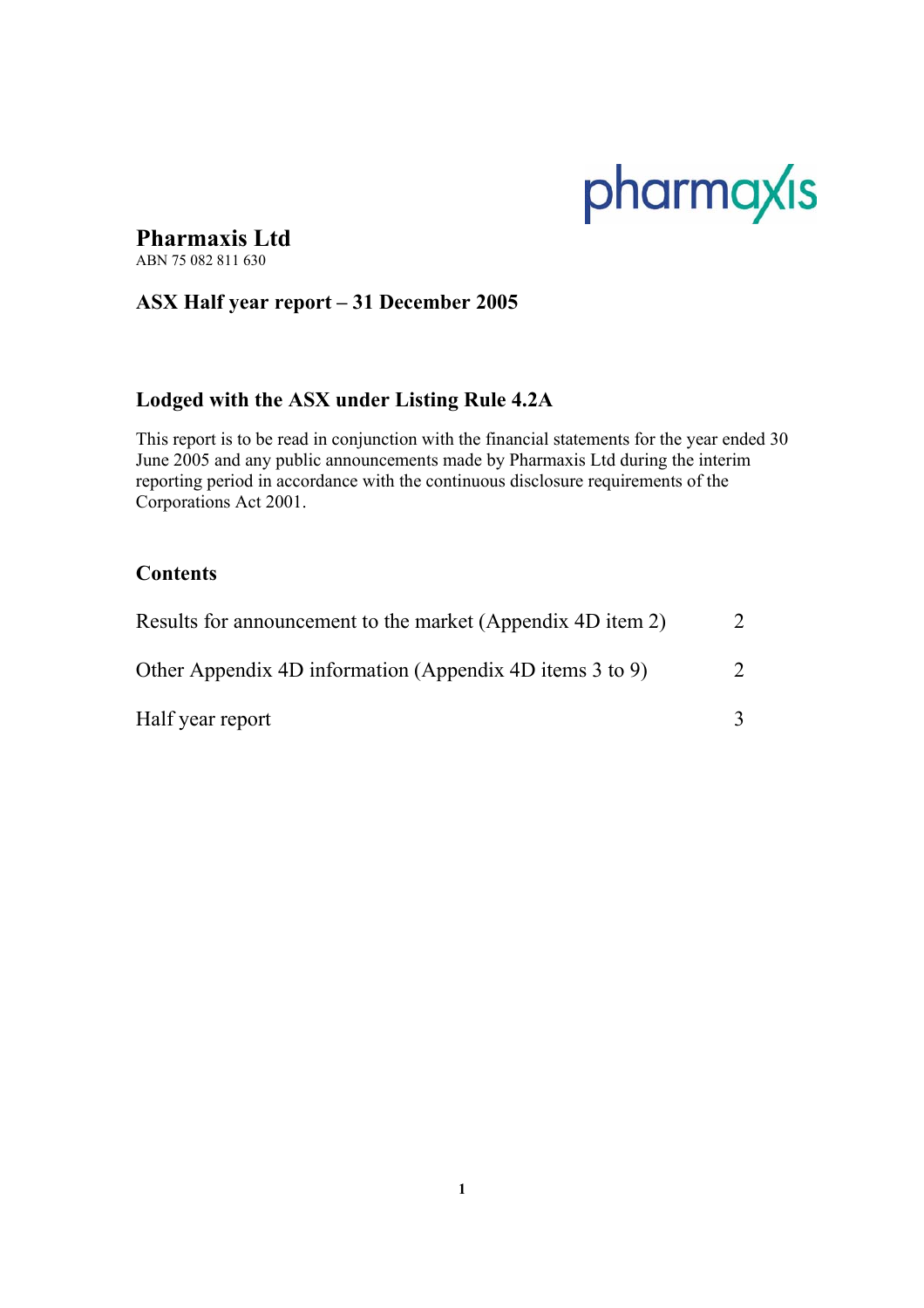ABN 75 082 811 630

## **Reporting period: Half year ended 31st December 2005 (Previous corresponding period: Half year ended 31st December 2004)**

## **Results for announcement to the market**

|                                                               |                        |      |    | A\$'000  |
|---------------------------------------------------------------|------------------------|------|----|----------|
| <b>Revenue</b> from ordinary activities                       | $\mathbf{U}\mathbf{p}$ | 102% | to | 1,436    |
| <b>Profit(loss)</b> from ordinary activities after tax        | Up                     | 31%  | to | (6, 565) |
| Net profit(loss) for the half year attributable to<br>members | Up                     | 31%  | to | (6, 565) |

## **Dividends**

It is not proposed to pay a dividend

## **Other Appendix 4D information**

|                                        | 31 December<br>2005 | 31 December<br>2004 |
|----------------------------------------|---------------------|---------------------|
| Net tangible assets per ordinary share | \$ 0.62             | \$0.29              |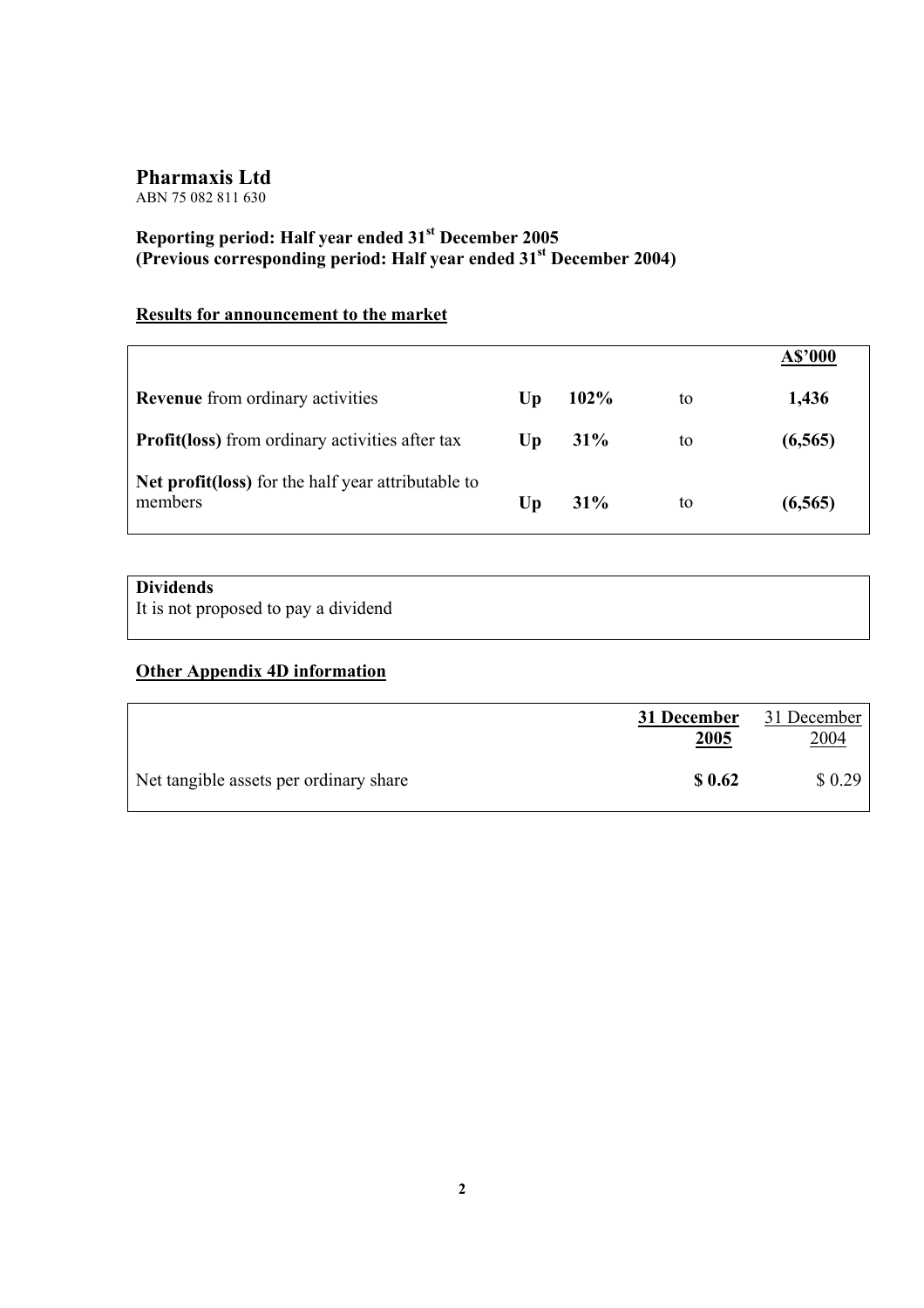**Pharmaxis Ltd**  ACN 082 811 630

**Half Year Report 31 December 2005**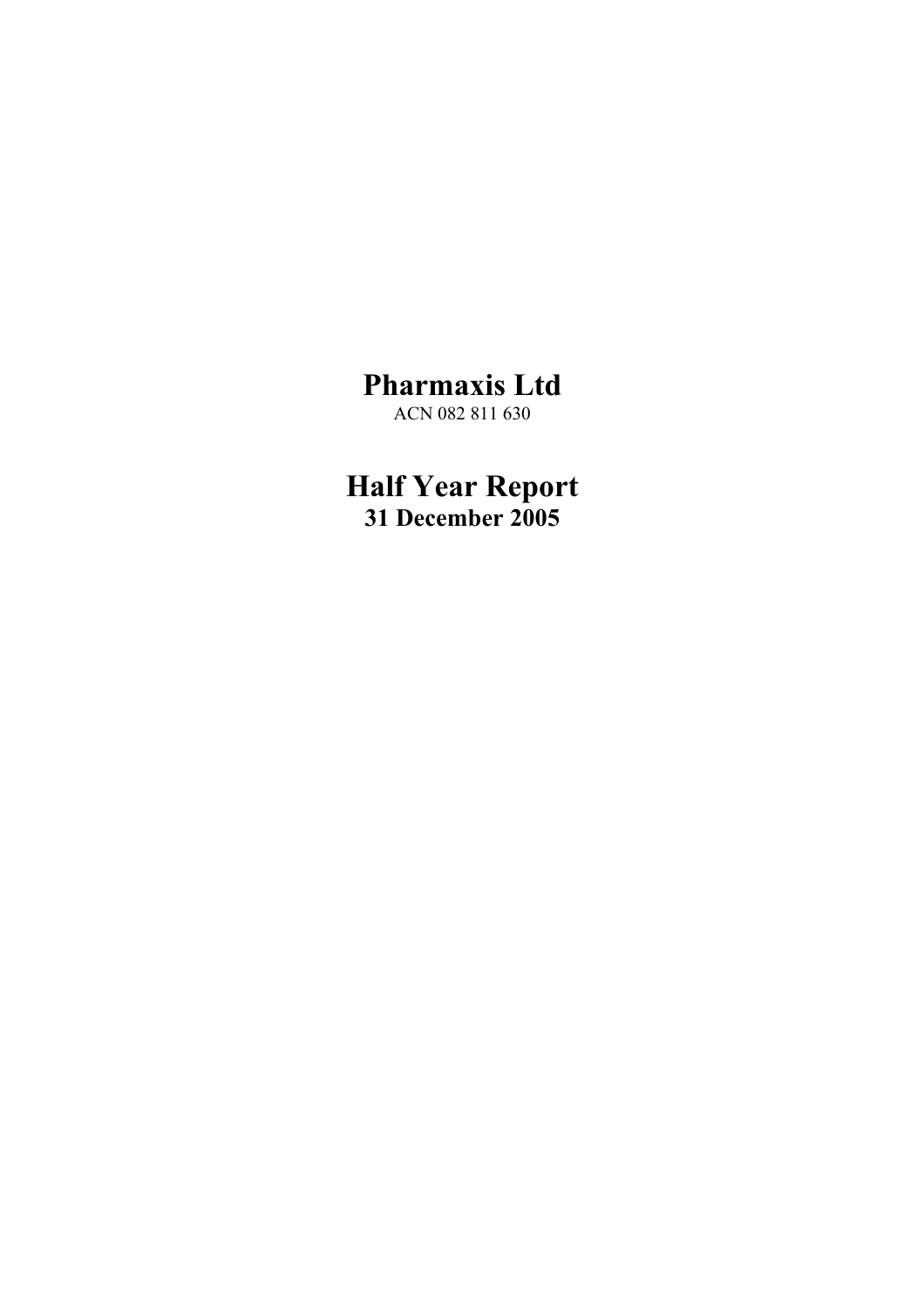## **Pharmaxis Ltd Financial Report – 31 December 2005**

## **Contents**

| Directors' report                                     | 2      |
|-------------------------------------------------------|--------|
| <b>Auditors' Independence Declaration</b>             | 5      |
| Income statement                                      | 6      |
| <b>Balance</b> sheet                                  | $\tau$ |
| Statement of changes in equity                        | 8      |
| Statement of cashflows                                | 9      |
| Notes to and forming part of the financial statements | 10     |
| Directors' declaration                                | 24     |
| Independent review report to the members              | 25     |

This interim financial report does not include all the notes of the type normally included in an annual financial report. Accordingly, this report is to be read in conjunction with the financial statements for the year ended 30 June 2005 and any public announcements made by Pharmaxis Ltd during the interim reporting period in accordance with the continuous disclosure requirements of the *Corporations Act 2001*.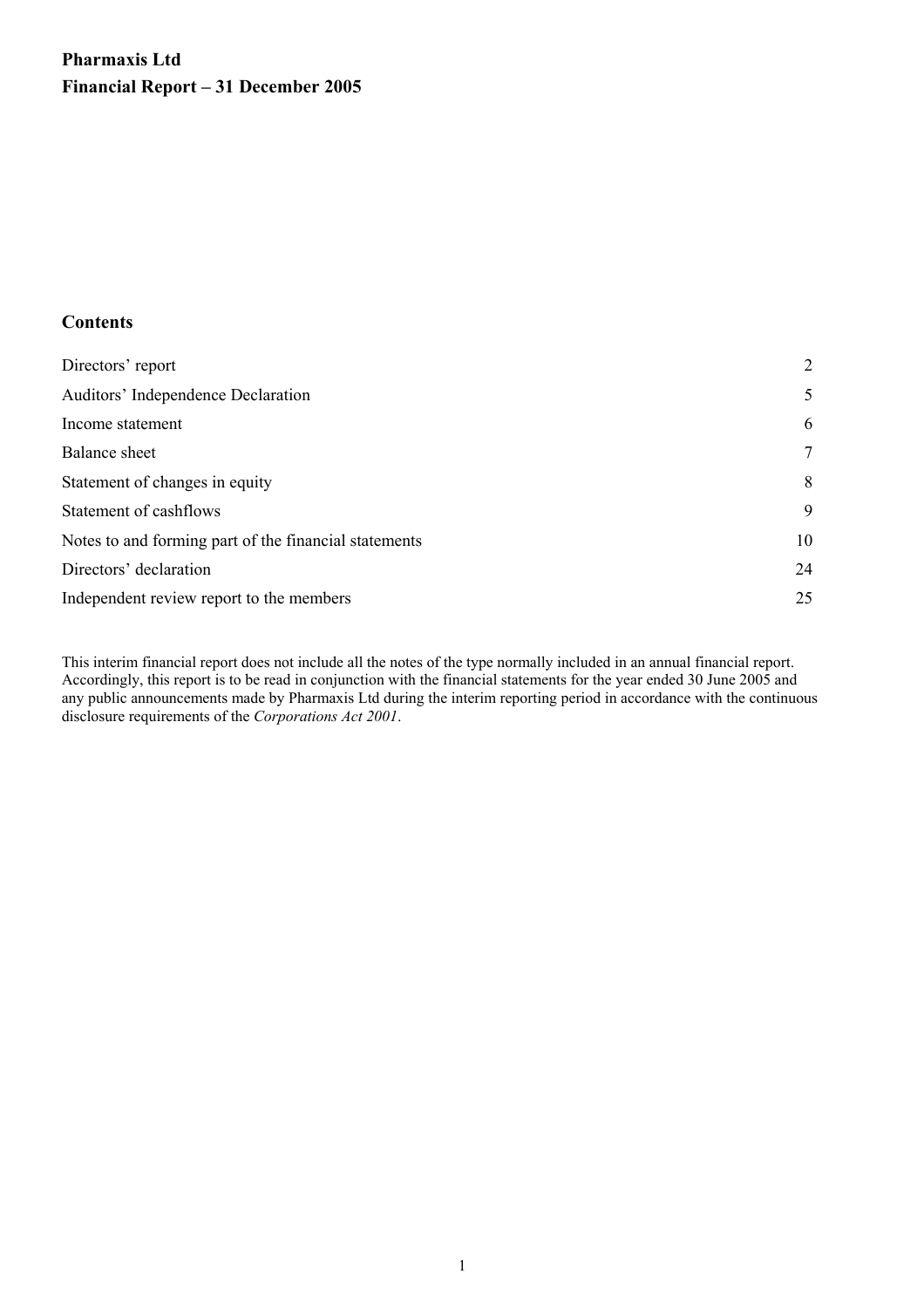## **Directors' Report**

Your directors present their report on the company for the half-year ended 31 December 2005.

## **Directors**

The following persons were directors of the company during the whole of the half-year and up to the date of this report:

Denis Hanley Brett Charlton Carrie Hillyard Charles Kiefel Malcolm McComas Alan Robertson Brigitte Smith

## **Review of operations**

## **Overview**

Major milestones achieved during the first half of fiscal 2006 included:

- Successful completion of a Phase II clinical trial of Bronchitol in patients with cystic fibrosis.
- Commencement of a Phase II dose finding clinical trial in patients with cystic fibrosis. The study is designed to determine the optimal dose of Bronchitol, and is being conducted in seven hospitals in Canada.
- Commencement of a Phase II clinical trial in patients with cystic fibrosis. The study aims to determine the benefits of Bronchitol in children also receiving the market leading treatment, rDNase, is being conducted at two sites in the United Kingdom.
- Commencement of the United States Aridol Phase III clinical trial in patients with suspected Asthma. The trial is being conducted in 28 sites throughout the United States.
- Granting of Orphan designation for Bronchitol, for the treatment of cystic fibrosis by the European Medicines Agency.
- Subsequent to the listing of Pharmaxis on Nasdaq in August 2005 and the successful Phase II cystic fibrosis clinical trial, the Company completed a Global Capital Raising with gross proceeds of approximately A\$86.5 million (US\$63 million). A total of 39.4 million shares (including 1.3 million American Depository Shares) were issued.
- Commencement of an Aridol Phase II clinical trial in 140 patients with chronic obstructive pulmonary disease (COPD). The study is being conducted in 12 sites throughout Australia.

## Financial Highlights

| <b>31 December</b> | 31 December<br>2004 |
|--------------------|---------------------|
|                    | \$                  |
|                    |                     |
| 1,436,315          | 711,043             |
|                    |                     |
| 430,505            | 490,116             |
| 1,866,820          | 1,201,159           |
|                    |                     |
| (5,646,480)        | (4,279,465)         |
| (2,182,422)        | (1, 595, 759)       |
| (602, 562)         | (319,991)           |
| \$(6,564,644)      | \$(4,994,056)       |
|                    |                     |
| \$106,433,960      | \$38,859,769        |
| \$108,906,159      | \$40,744,762        |
|                    | 2005<br>\$          |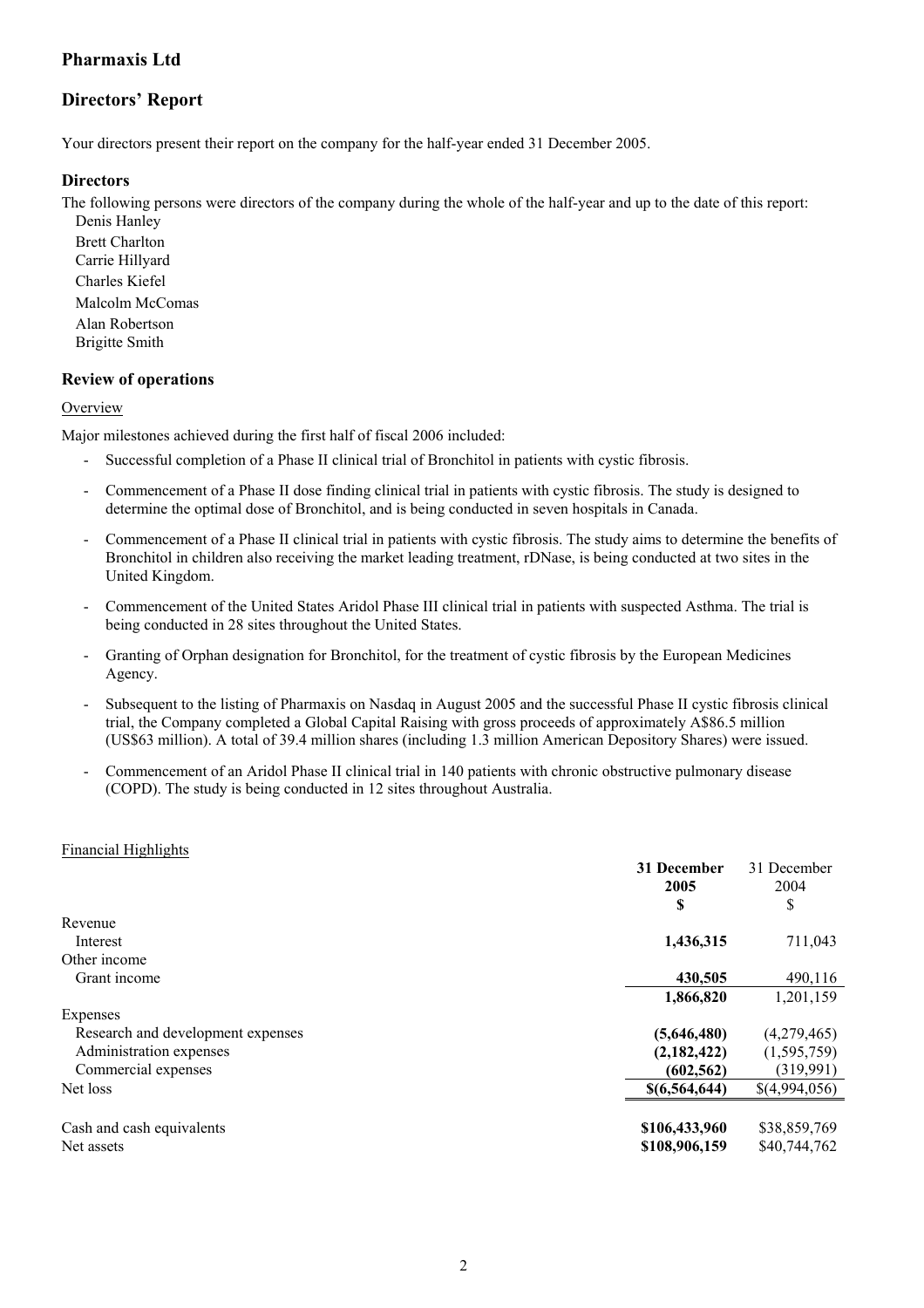## **Directors' Report**

## Grant income:

Grant income derives from the \$3.0 million R&D Start Grant awarded to the company in June 2003 for the development of new treatments for cystic fibrosis. The decrease in grant income in the half-year ended 31 December 2005 compared to the half-year ended 31 December 2004 is due to a decrease in the level of research expenditure eligible for the grant in the December 2005 half-year.

## Interest:

The increase in interest income is attributable to the greater level of funds invested during the first half of fiscal 2006. The company started the current fiscal year with \$33.4 million of cash and bank accepted bills of exchange, to which was added approximately \$79.5 million in November from a global share placement. By contrast, the company started the 2005 fiscal year with \$25.2 million of cash and bank accepted commercial bills to which was added approximately \$19.0 million in November and December 2004 from a share placement and share purchase plan.

## Research & development expenses:

Research & development expenses increased by approximately \$1.4 million in the first half of fiscal 2006 compared to the first half of fiscal 2005. There are four components to the research  $\&$  development expenses:

- 1. The research unit based at the John Curtin School of Medical Research within the Australian National University accounted for approximately 7 percent of our total research and development expenditure in the current half-year. The research unit is focused on autoimmune diseases. The level of expenditure in the first half of fiscal 2005 for this research unit has not changed materially from the first half of fiscal 2004.
- 2. The preclinical development group located at our Frenchs Forest facility accounted for approximately 16 percent of our total research and development expenditure in the current half-year and increased by approximately 35 percent compared to the prior comparable period. This group is managing the outsourced safety/toxicology studies of the Aridol and Bronchitol products and the preclinical development of lead compounds in the autoimmune area (PXS25/64 and PXS2076). Approximately 85 percent of expenditure in the current half-year related to the Aridol and Bronchitol studies. This area of research accounted for approximately 18 percent of the increase in overall research & development expenditure during the current half-year.
- 3. The clinical group located at our Frenchs Forest Facility accounted for approximately 45 percent of our total research and development expenditure in the current half-year and increased by approximately 15 percent compared to the prior comparable period. The clinical group designs and monitors the clinical trials run by the company. The majority of the expenditures of this group are directed at hospitals and other services related to the conduct and analysis of clinical trials. This increase in expenditure reflects the increased number of active clinical trials in the first half of fiscal 2006. This area of research accounted for approximately 24 percent of the increase in overall research & development expenditure during the current half-year.
- 4. Manufacturing. The TGA registered manufacturing facility at Frenchs Forest is focused on producing material for clinical trials and developing enhanced manufacturing processes. It is therefore classified as a research & development expenditure. Manufacturing accounted for approximately 28 percent of our total research and development expenditure in the current half-year and increased by approximately 63 percent compared to the prior comparable period, reflecting manufacturing performance/yield innovation and product stability studies required to support registration applications. This area of expenditure accounted for approximately 45 percent of the increase in overall research & development expenditure during the current half-year.

In addition the Company recognised during the half year a research and development employee benefit expense of \$211,769 in relation to options granted to research and development employees. This compares to \$33,567 in the prior period. The increase is due to a general grant of options to all employees in August 2005, the first company wide option grant since May 2003.

#### Administration expenses:

Administration expenses include accounting, administration, office and public company costs. Administration expenses for the current half-year were \$2.2 million, an increase of 37 percent over the prior comparable period. The increase in administration expenses is mainly attributable to costs incurred in listing the Company on Nasdaq, and administration costs associated with the growth in the size of the company. Administration expenses for the half year include a \$133,090 employee benefit expense in relation to options granted to administration employees. This compares to \$59,589 in the prior period.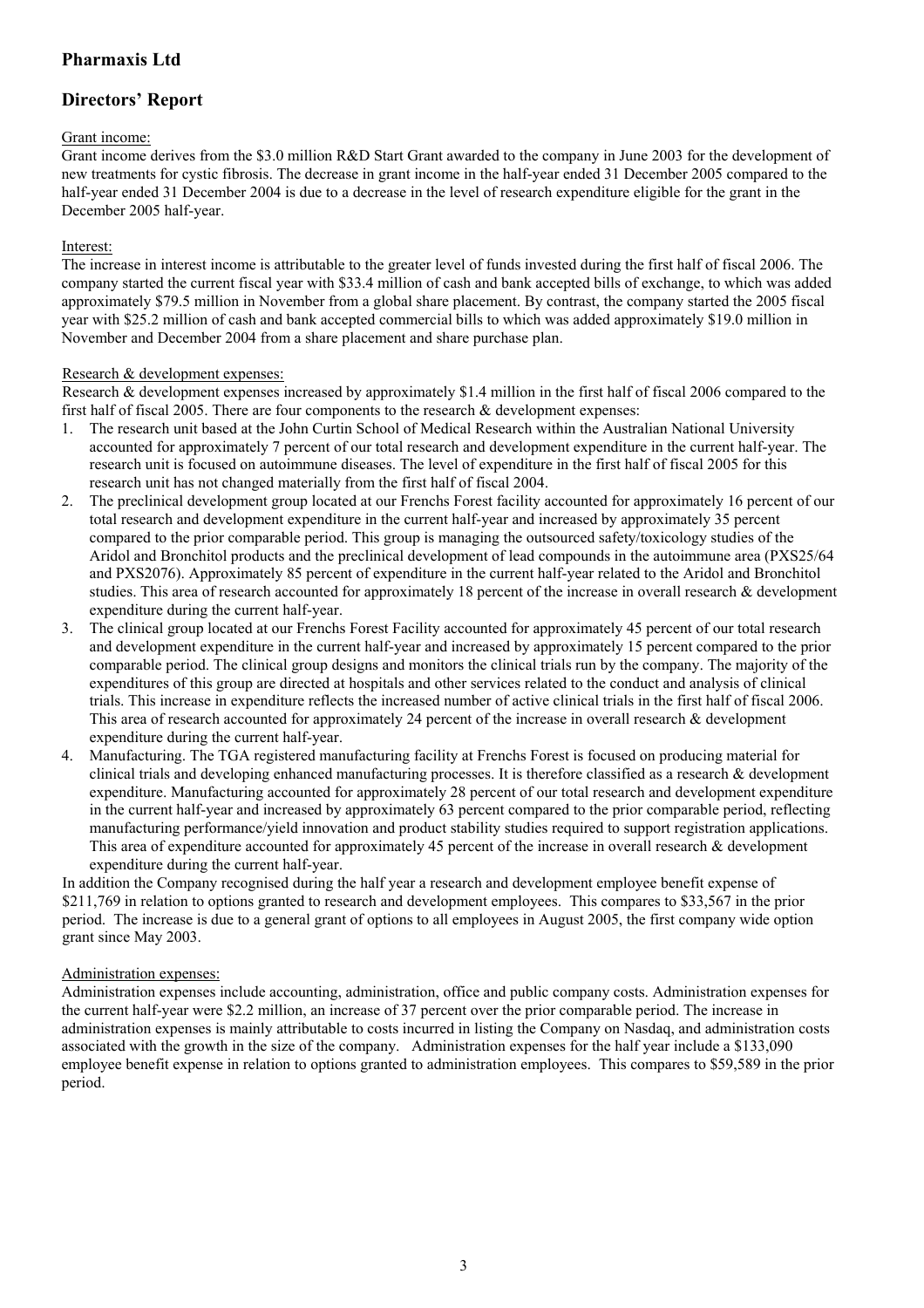## **Directors' Report**

#### Commercial expenses:

The commercial group is preparing for the launch of Aridol in Australia and Europe. The 88% increase in commercial expenses is directly related to the increased level of activity as the Company approaches the first sales of Aridol. Commercial expenses for the half year include a \$58,874 employee benefit expense in relation to options granted to commercial employees. This compares to \$nil in the prior period.

## Balance Sheet:

The global share placement in November 2005 increased cash funds of the company by approximately \$79.5 million after deducting associated expenses. Shares granted on the exercise of employee options contributed \$71,310. Together with preexisting funds the company ended the half year with \$106.4 million in cash and bank accepted commercial bills.

Major items of capital expenditure during the period included the installation of a new encapsulator with increased capacity and increased quality controls, and additional laboratory equipment to permit higher QC capacity and the in-sourcing of additional QC procedures.

Shareholders are advised that additional information concerning the company's progress in the quarter ended  $31<sup>st</sup>$  December 2005 is contained in the December 2005 Quarterly Report to Shareholders, available on the Pharmaxis website.

## **Auditors' independence declaration**

A copy of the auditors' independence declaration as required under section 307C of the *Corporations Act 2001* is set out on page 5.

This report is made in accordance with a resolution of the directors.

Alan D. Roberton

Alan D Robertson Director

9<sup>th</sup> February 2006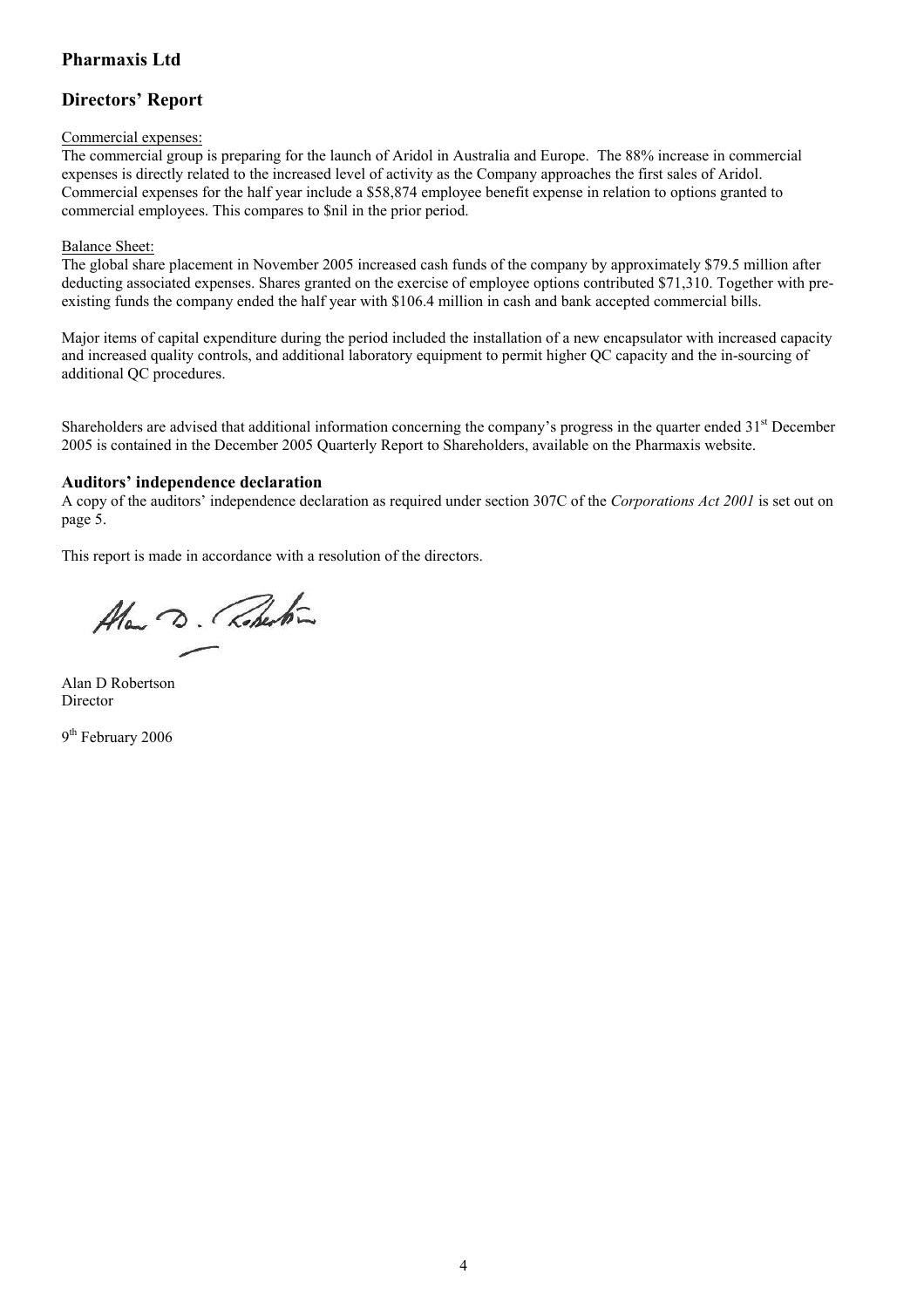## **PRICEWATERHOUSE COPERS**

#### **PricewaterhouseCoopers ABN 52 780 433 757**

Darling Park Tower 2 201 Sussex Street GPO BOX 2650 SYDNEY NSW 1171 DX 77 Sydney Australia www.pwc.com/au Telephone +61 2 8266 0000

## Facsimile +61 2 8266 9999 Auditor's Independence Declaration

As lead auditor for the review of Pharmaxis Ltd for the half year ended 31 December 2005, I declare that to the best of my knowledge and belief, there have been:

- a) no contraventions of the auditor independence requirements of the *Corporations Act 2001* in relation to the review; and
- b) no contraventions of any applicable code of professional conduct in relation to the review.

This declaration is in respect of Pharmaxis Ltd during the period.

WHB Seaton

Partner PricewaterhouseCoopers **9 February 2006 9 February 2006**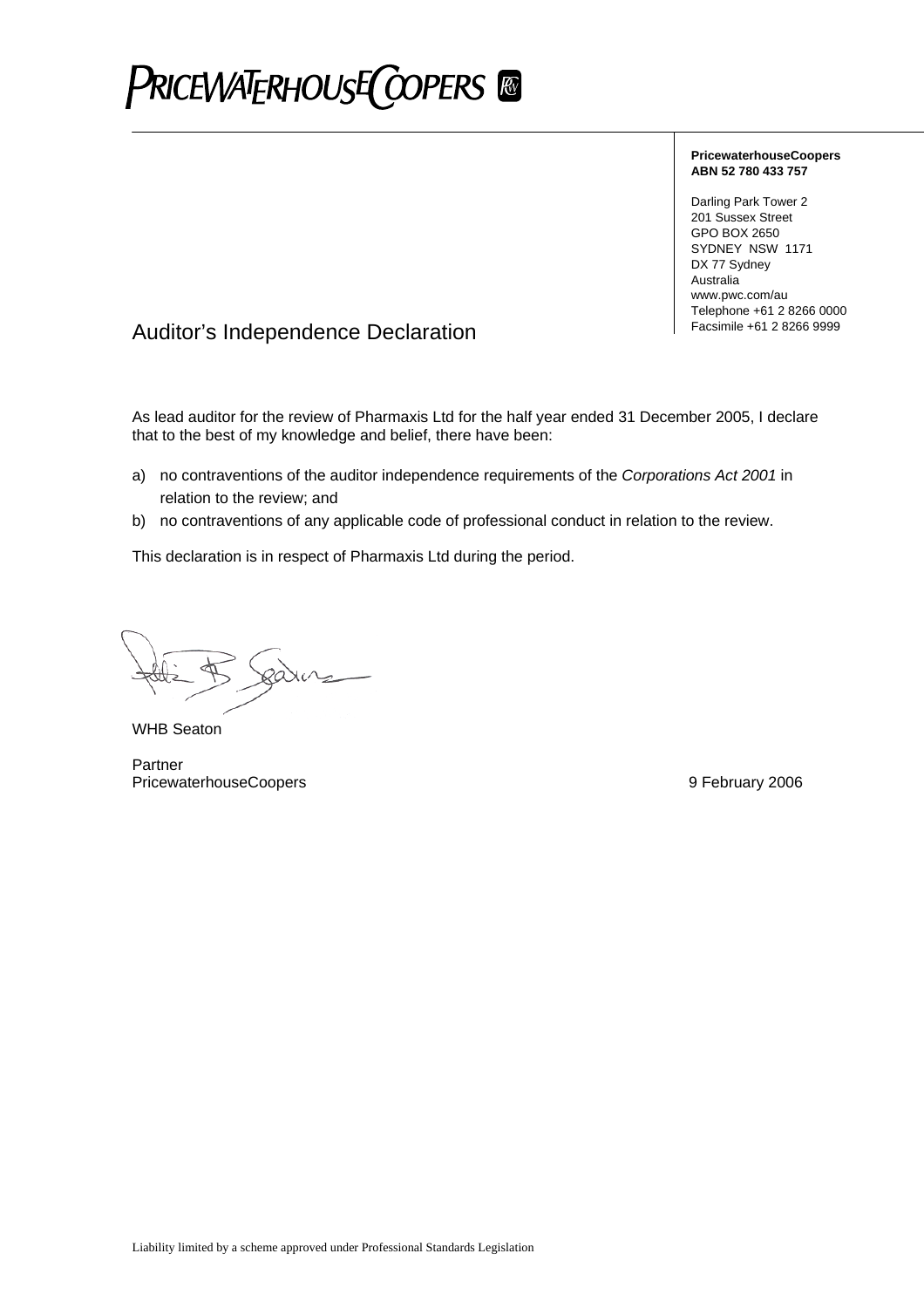## **Income Statement**

For the half-year ended 31 December 2005

|                                               | <b>Notes</b>   | <b>Half Year</b><br><b>Ended</b><br>31 December<br>2005<br>\$ | Half Year<br>Ended<br>31 December<br>2004<br>\$ |
|-----------------------------------------------|----------------|---------------------------------------------------------------|-------------------------------------------------|
| <b>Revenue from continuing operations</b>     |                |                                                               |                                                 |
| Revenue from sale of goods                    | $\overline{2}$ |                                                               |                                                 |
| Cost of sales                                 |                |                                                               |                                                 |
| <b>Gross profit</b>                           |                |                                                               |                                                 |
| Other revenue from continuing operations      | $\overline{2}$ | 1,436,315                                                     | 711,043                                         |
| Other income – government research grants     |                | 430,505                                                       | 490,116                                         |
| Other expenses from ordinary activities       |                |                                                               |                                                 |
| Research & development expenses               |                | (5,646,480)                                                   | (4,279,465)                                     |
| Administration expenses                       |                | (2,182,422)                                                   | (1, 595, 759)                                   |
| Commercial expenses                           |                | (602, 562)                                                    | (319,991)                                       |
| Profit / (loss) before income tax expense     |                | (6, 564, 644)                                                 | (4,994,056)                                     |
| Income tax expense / (credit)                 |                |                                                               |                                                 |
| Net profit / (loss) for the half year         | 3              | (6, 564, 644)                                                 | (4,994,056)                                     |
| <b>Earnings per share</b>                     |                | <b>Cents</b>                                                  | Cents                                           |
| Basic and diluted earnings / (loss) per share | 9              | (4.5)                                                         | (4.4)                                           |

*The above income statement should be read in conjunction with the accompanying notes.*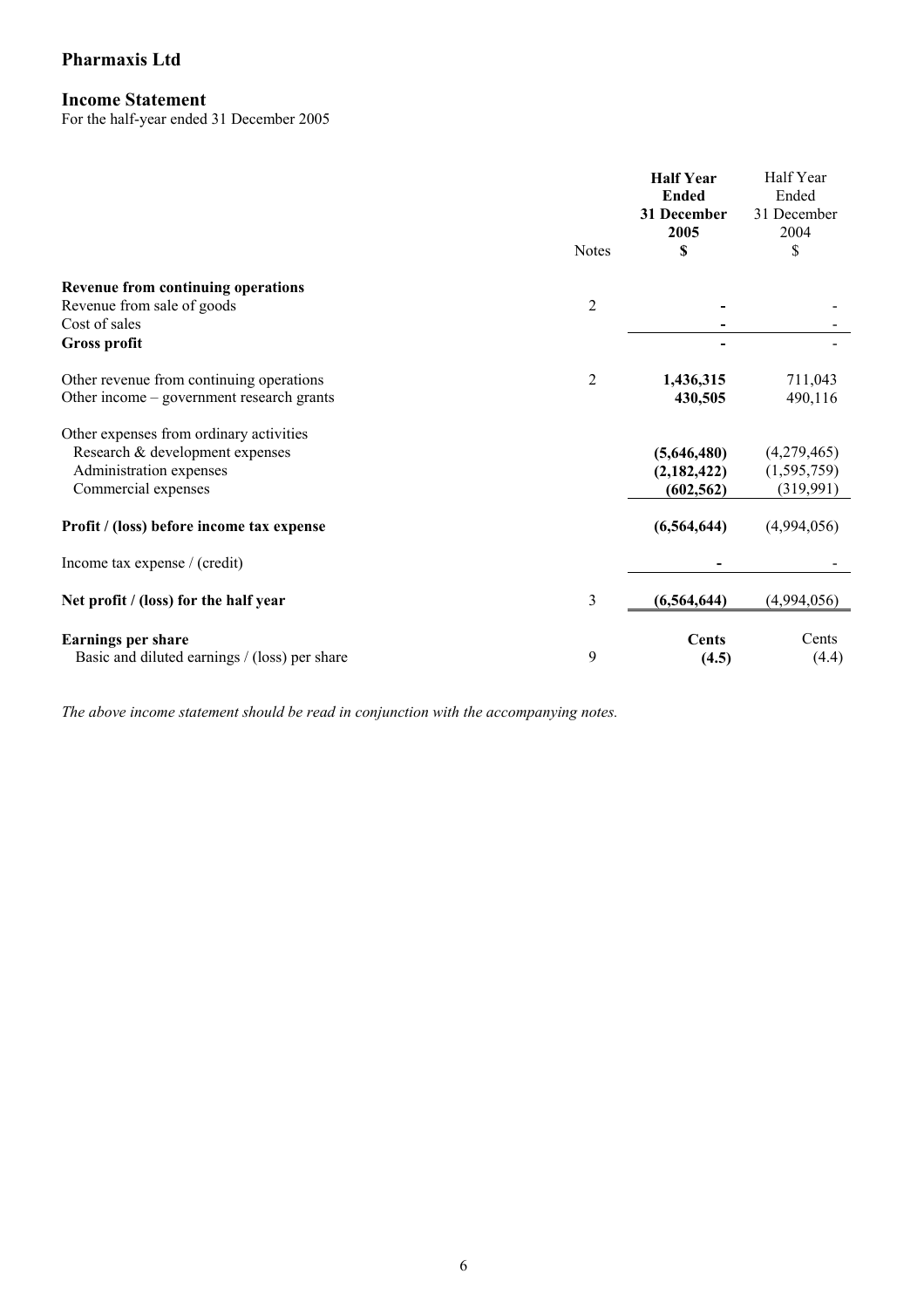## **Balance Sheet**

As at 31 December 2005

|                                              | 31 December<br>2005  | 30 June<br>2005      |
|----------------------------------------------|----------------------|----------------------|
|                                              | <b>Notes</b><br>S    | \$                   |
| <b>Current Assets</b>                        |                      |                      |
| Cash and cash equivalents                    | 106,433,960          | 33,389,423           |
| Other                                        | 830,928              | 702,129              |
| <b>Total Current Assets</b>                  | 107,264,888          | 34,091,552           |
| <b>Non-Current Assets</b>                    |                      |                      |
| Plant and equipment                          | 2,950,382            | 2,477,491            |
| Intangible assets                            | 1,077,346            | 1,106,413            |
| Other                                        | 582,102              | 261,981              |
| <b>Total Non-Current Assets</b>              | 4,609,830            | 3,845,885            |
| <b>Total Assets</b>                          | 111,874,718          | 37,937,437           |
|                                              |                      |                      |
| <b>Current Liabilities</b><br>Payables       |                      |                      |
| Other liabilities - deferred research grants | 2,801,414<br>103,343 | 2,286,911<br>103,343 |
| <b>Total Current Liabilities</b>             | 2,904,757            | 2,390,254            |
|                                              |                      |                      |
| <b>Non-Current Liabilities</b>               |                      |                      |
| Provisions                                   | 34,287               | 26,319               |
| Other liabilities - deferred research grants | 29,515               | 53,447               |
| <b>Total Non-Current Liabilities</b>         | 63,802               | 79,766               |
| <b>Total Liabilities</b>                     | 2,968,559            | 2,470,020            |
|                                              |                      |                      |
| <b>Net Assets</b>                            | 108,906,159          | 35,467,417           |
| <b>Equity</b>                                |                      |                      |
| Contributed equity                           | 4(b)<br>134,315,874  | 54,716,220           |
| Reserves                                     | 4(c)<br>1,801,192    | 1,397,460            |
| <b>Accumulated losses</b>                    | (27,210,907)<br>4(d) | (20, 646, 263)       |
| <b>Total Equity</b>                          | 108,906,159          | 35,467,417           |

*The above balance sheet should be read in conjunction with the accompanying notes.*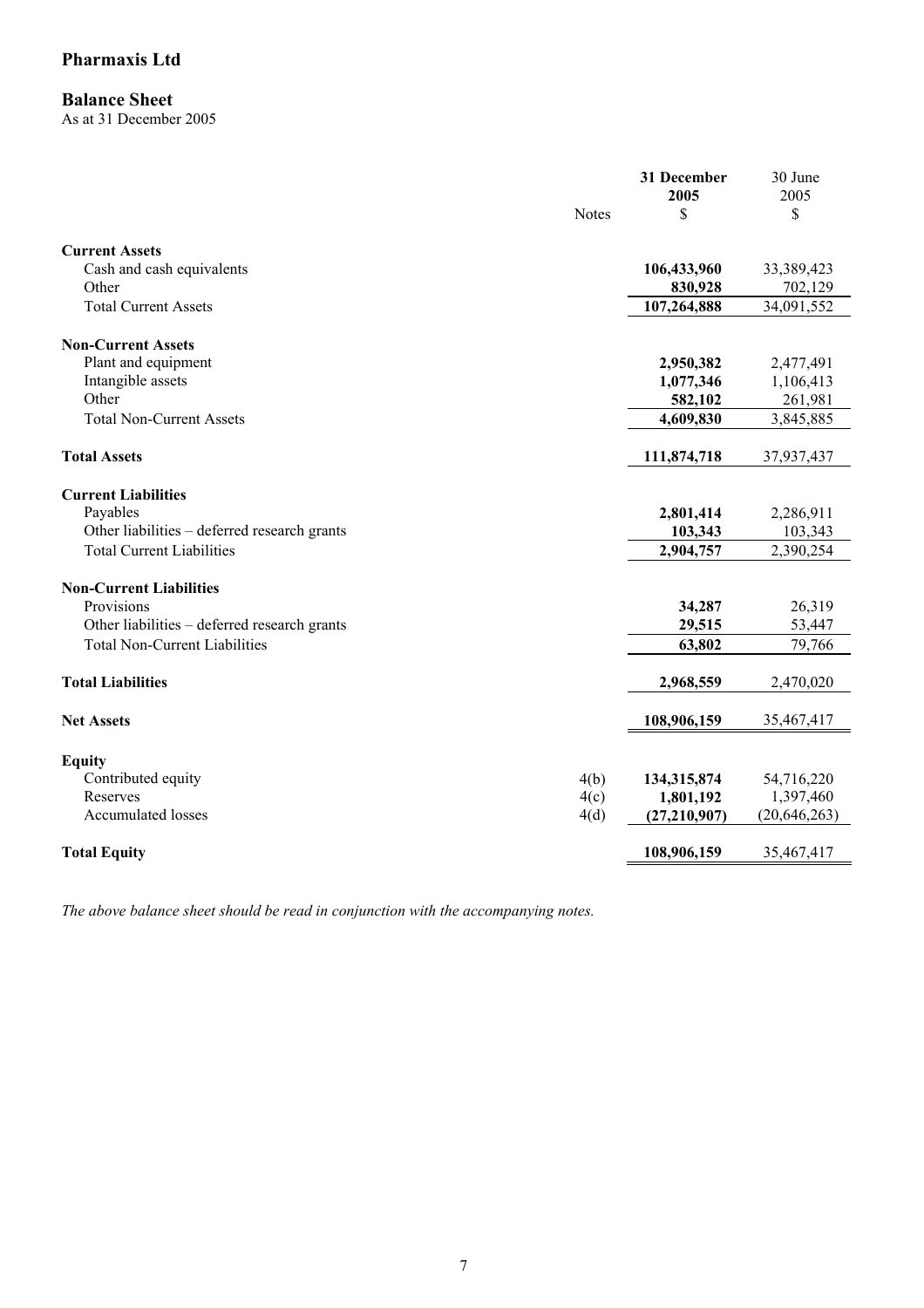## **Statement of changes in equity**

For the half-year ended 31 December 2005

|                                                                       | <b>Notes</b> | 31 December<br>2005<br>S | 31 December<br>2004<br>\$ |
|-----------------------------------------------------------------------|--------------|--------------------------|---------------------------|
| Total equity at the beginning of the half-year                        |              | 35,467,417               | 26,631,060                |
| Fair value of employee share options                                  |              | 403,732                  | 93,156                    |
| Net income recognised directly in equity                              |              | 403,732                  | 93,156                    |
| Loss for the half-year                                                |              | (6, 564, 644)            | (4,994,056)               |
| Total recognised income and expense for the half-year                 |              | (6,160,912)              | (4,900,900)               |
| Transactions with equity holders in their capacity as equity holders: |              |                          |                           |
| Contribution of equity, net of transaction costs                      | 4            | 79,599,654               | 19,014,602                |
| Total equity at the end of the half-year                              |              | 108,906,159              | 40,744,762                |

*The above statement of changes in equity should be read in conjunction with the accompanying notes.*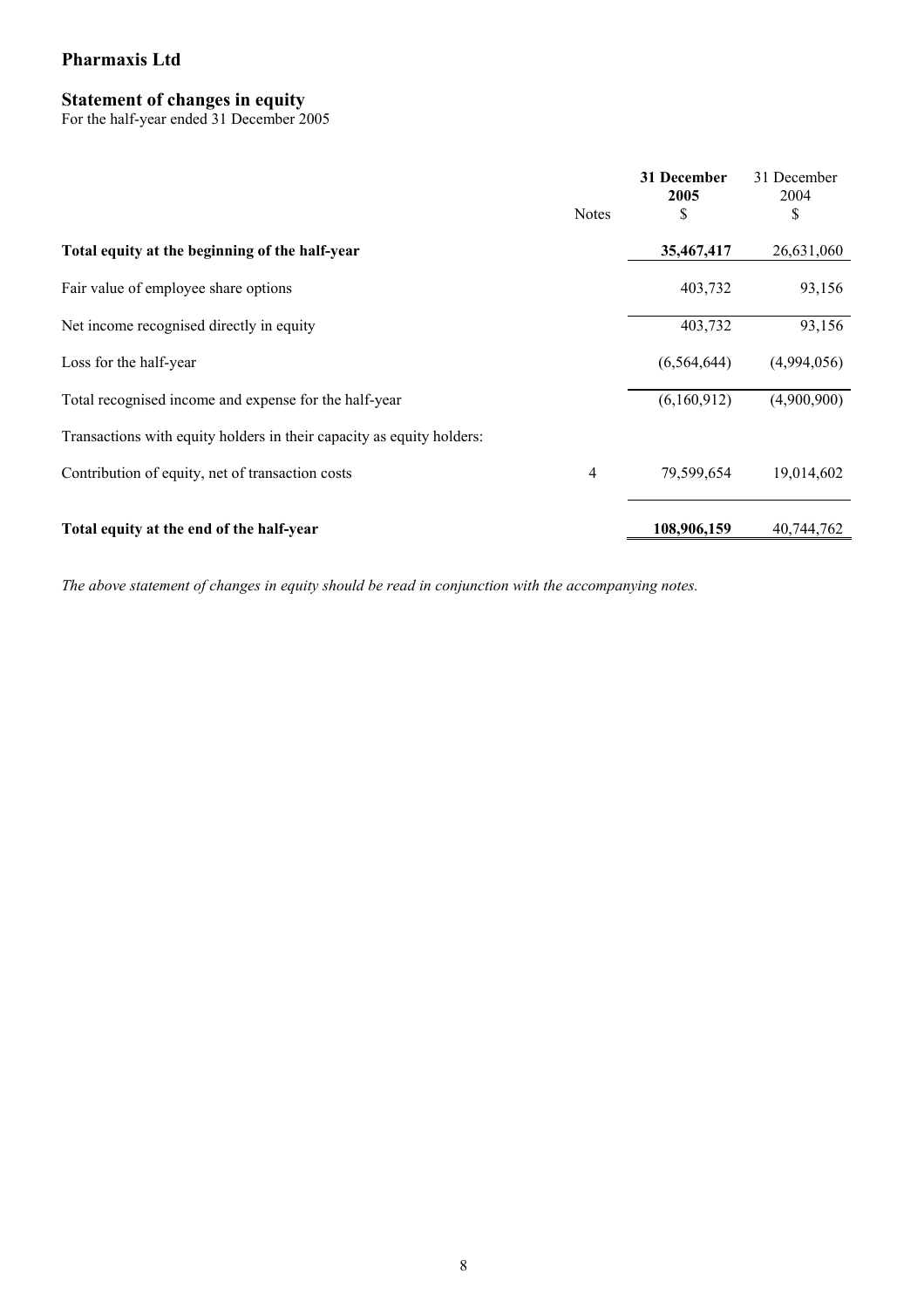## **Statement of cashflows**

For the half-year ended 31 December 2005

|                                                                  | <b>Notes</b> | <b>Half Year</b><br><b>Ended</b><br>31 December<br>2005<br>\$ | Half Year<br>Ended<br>31 December<br>2004<br>\$ |
|------------------------------------------------------------------|--------------|---------------------------------------------------------------|-------------------------------------------------|
| <b>Cash Flows from Operating Activities</b>                      |              |                                                               |                                                 |
| Research grant receipts from governments                         |              | 362,290                                                       | 559,951                                         |
| Payments to suppliers and employees                              |              | (7,377,953)                                                   | (6,054,742)                                     |
| Interest received                                                |              | 1,436,315                                                     | 711,043                                         |
| Tax paid                                                         |              |                                                               |                                                 |
| Net cash flows used in operating activities                      |              | (5,579,348)                                                   | (4, 783, 748)                                   |
| <b>Cash Flows from Investing Activities</b>                      |              |                                                               |                                                 |
| Payment for plant and equipment                                  |              | (959, 578)                                                    | (560, 734)                                      |
| Payment for patent applications                                  |              | (16, 191)                                                     | (27, 374)                                       |
| Net cash flows used in investing activities                      |              | (975, 769)                                                    | (588, 108)                                      |
| <b>Cash Flows from Financing Activities</b>                      |              |                                                               |                                                 |
| Issuance of shares                                               | 4(b)         | 86,554,233                                                    | 19,827,819                                      |
| Transaction costs on share issue                                 | 4(b)         | (6,954,579)                                                   | (813, 217)                                      |
| Net cash flows from financing activities                         |              | 79,599,654                                                    | 19,014,602                                      |
| Net increase in cash and cash equivalents                        |              | 73,044,537                                                    | 13,642,746                                      |
| Cash and cash equivalents at the beginning of the financial year |              | 33,389,423                                                    | 25,217,023                                      |
| Cash and cash equivalents at the end of the half-year            |              | \$106,433,960                                                 | \$38,859,769                                    |

*The above statement of cash flows should be read in conjunction with the accompanying notes*.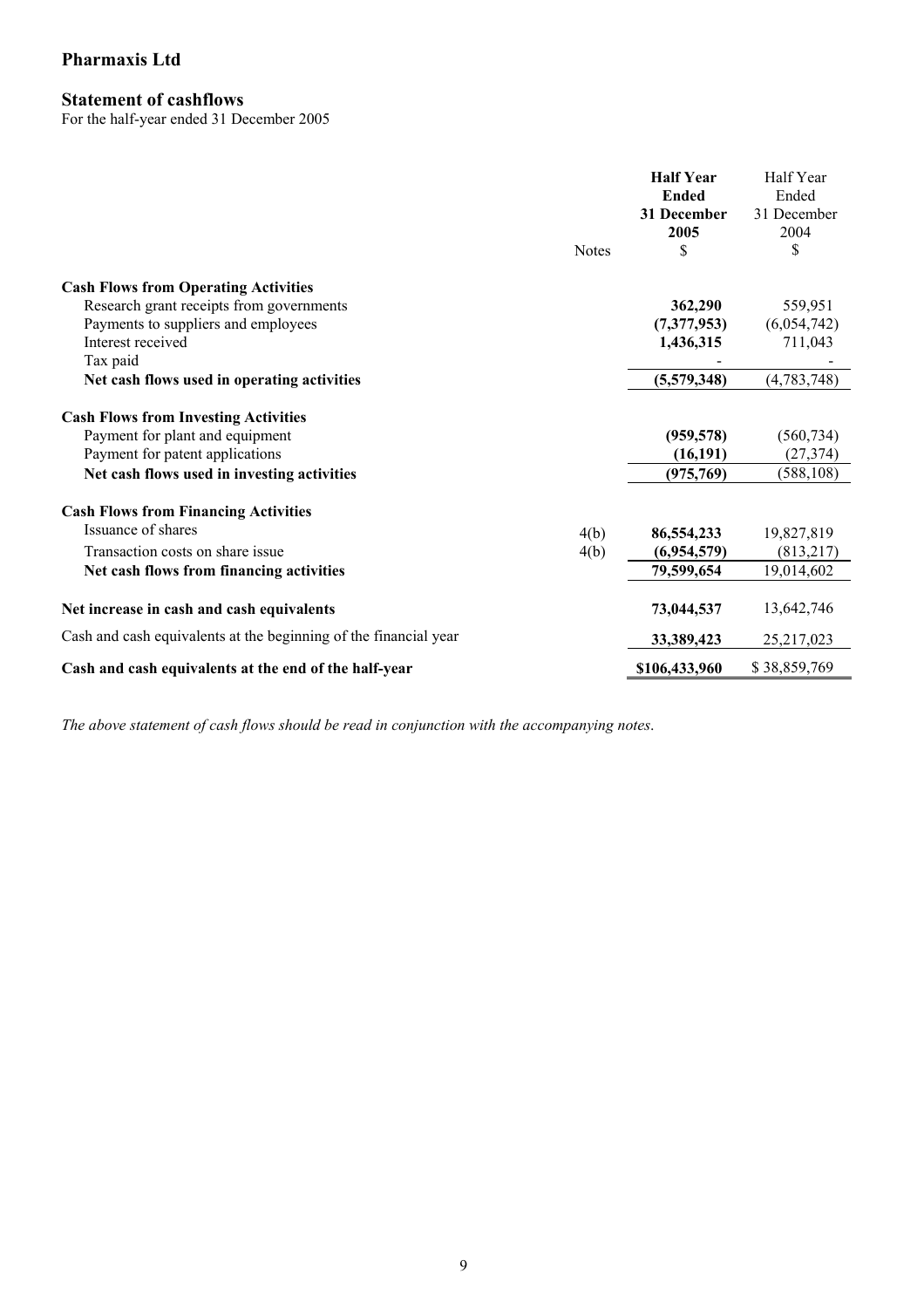## **Notes to and forming part of the financial statements**

For the half-year ended 31 December 2005

## **Note 1 Summary of significant accounting policies**

This general purpose financial report for the interim half-year reporting period ended 31 December 2005 has been prepared in accordance with Accounting Standard AASB 134 *Interim Financial Reporting* and the *Corporations Act 2001*.

This interim financial report does not include all the notes of the type normally included in an annual financial report. Accordingly, this report is to be read in conjunction with the annual report for the year ended 30 June 2005 and any public announcements made by Pharmaxis Ltd during the interim reporting period in accordance with the continuous disclosure requirements of the *Corporations Act 2001*.

#### **(a) Basis of preparation of half-year financial report**

The principal accounting policies adopted in the preparation of the financial report are set out below. These policies have been consistently applied to all the periods presented, unless otherwise stated.

*Application of AASB 1 First-time Adoption of Australian Equivalents to International Financial Reporting Standards* 

This interim financial report is the first Pharmaxis Ltd interim financial report to be prepared in accordance with AIFRSs. AASB 1 *First time Adoption of Australian Equivalents to International Financial Reporting Standards* has been applied in preparing these financial statements.

Financial Statements of Pharmaxis Ltd until 30 June 2005 had been prepared in accordance with previous Australian Generally Accepted Accounting Principles (AGAAP). AGAAP differs in certain respects from AIFRS. When preparing the Pharmaxis Ltd interim financial report for the half year ended 31 December 2005, management has amended certain accounting methods applied in the previous AGAAP financial statements to comply with AIFRS. The comparative figures were restated to reflect these adjustments.

Reconciliations and descriptions of the effect of transition from previous AGAAP to AIFRS on the Company's equity and its net result are given in note 10.

#### *Historical cost convention*

These financial statements have been prepared under the historical cost convention.

#### **(b) Foreign currency translation**

Foreign currency transactions are initially translated into Australian currency at the rate of exchange at the date of the transaction. At balance date amounts payable and receivable in foreign currencies are translated to Australian currency at rates of exchange current at that date. Resulting exchange differences are brought to account in determining the profit or loss for the year.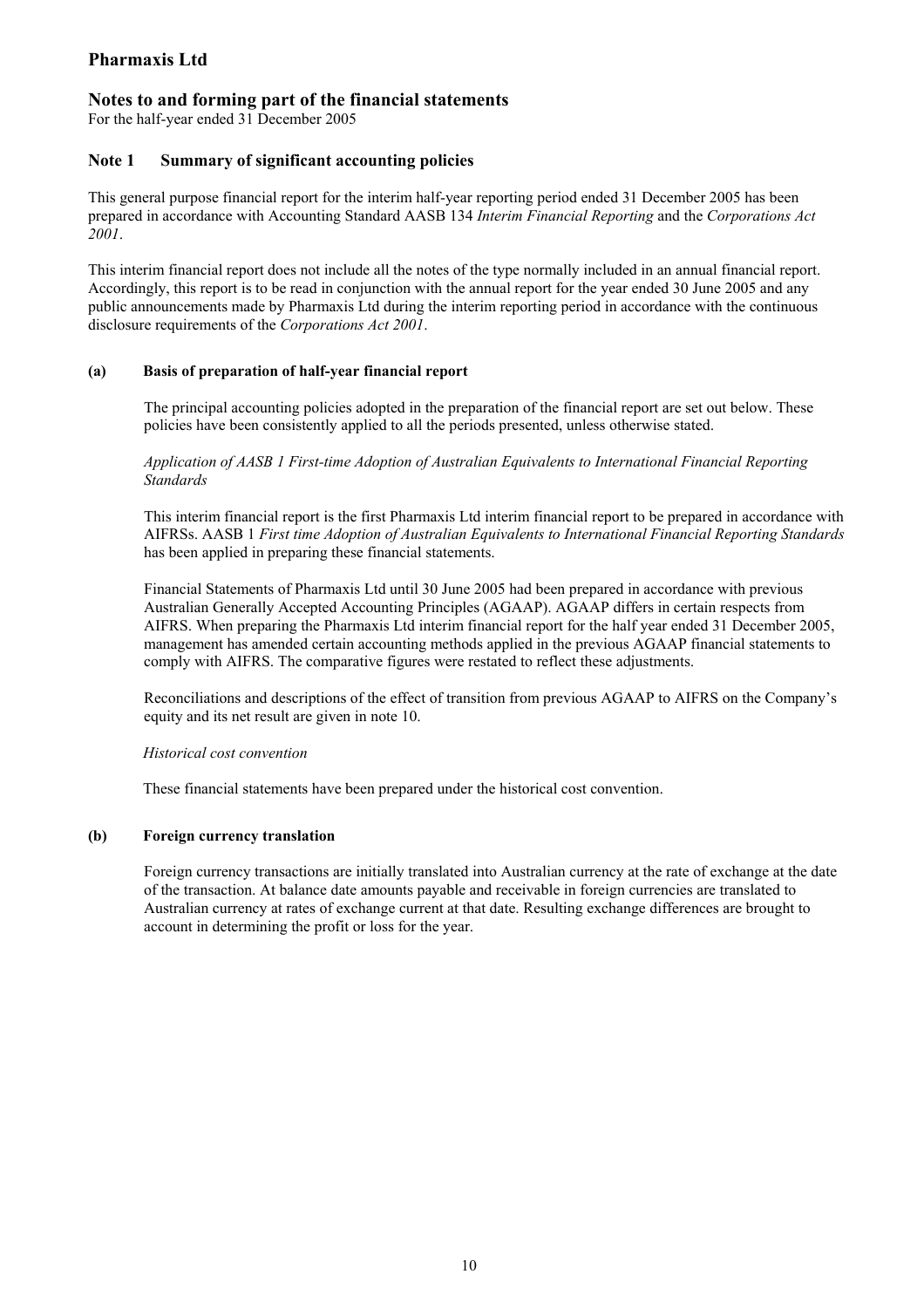## **Notes to and forming part of the financial statements**

For the half-year ended 31 December 2005

#### **Note 1 Summary of significant accounting policies (cont.)**

#### **(c) Revenue and income recognition**

Revenue is recognised for major business activities as follows:

#### *(i) Sales revenue*

Revenue is measured at the fair value of the consideration received or receivable, net of any applicable taxes.

#### *(ii) Interest revenue*

Interest revenue is recognised as it accrues, taking into account the effective yield on the financial instruments.

#### *(iii) Government grants*

Grants from the government are recognised at their fair value where there is a reasonable assurance that the grant will be received and the Company will comply with all attached conditions. When the company receives income in advance of incurring the relevant expenditure, it is treated as deferred income as the company does not control the income until the relevant expenditure has been incurred.

Government grants relating to costs are deferred and recognised in the income statement over the period necessary to match them with the costs that they are intended to compensate.

Government grants relating to the purchase of property, plant and equipment are included in non-current liabilities as deferred income and are credited to the income statement on a straight line basis over the expected lives of the related assets.

#### **(d) Cash, cash equivalents and bank accepted commercial bills**

For purposes of the statement of cash flows, cash includes cash on hand, deposits at call and bank accepted commercial bills, which are short term highly liquid investments with original maturities of three months or less, that are readily convertible to known amounts of cash and are subject to an insignificant risk of changes in value.

Bank accepted commercial bills are acquired at a discount to their face value. The bills are carried at cost plus a portion of the discount recognised as income on an effective yield basis. The discount brought to account each period is accounted for as interest received.

#### **(e) Receivables**

Trade debtors are recognised initially at fair value and subsequently at amortised cost less provision for doubtful debts. The collectibility of receivables is reviewed on an ongoing basis. Debts which are known to be uncollectible are written off. A provision for doubtful debts is raised where some doubt as to collection exists.

#### **(f) Research and development costs**

Research costs are expensed as incurred. Expenditure on development activities, being the application of research findings or other knowledge to a plan or design for the production of new or substantially improved products or services before the start of commercial production or use, is capitalised if the product or service is technically and commercially feasible and adequate resources are available to complete development. Other development expenditure is recognised in the income statement as an expense as incurred.

#### **(g) Inventories**

Raw materials and stores purchased to manufacture materials for clinical trials, together with the cost of manufacture are expensed as part of research and development expenses.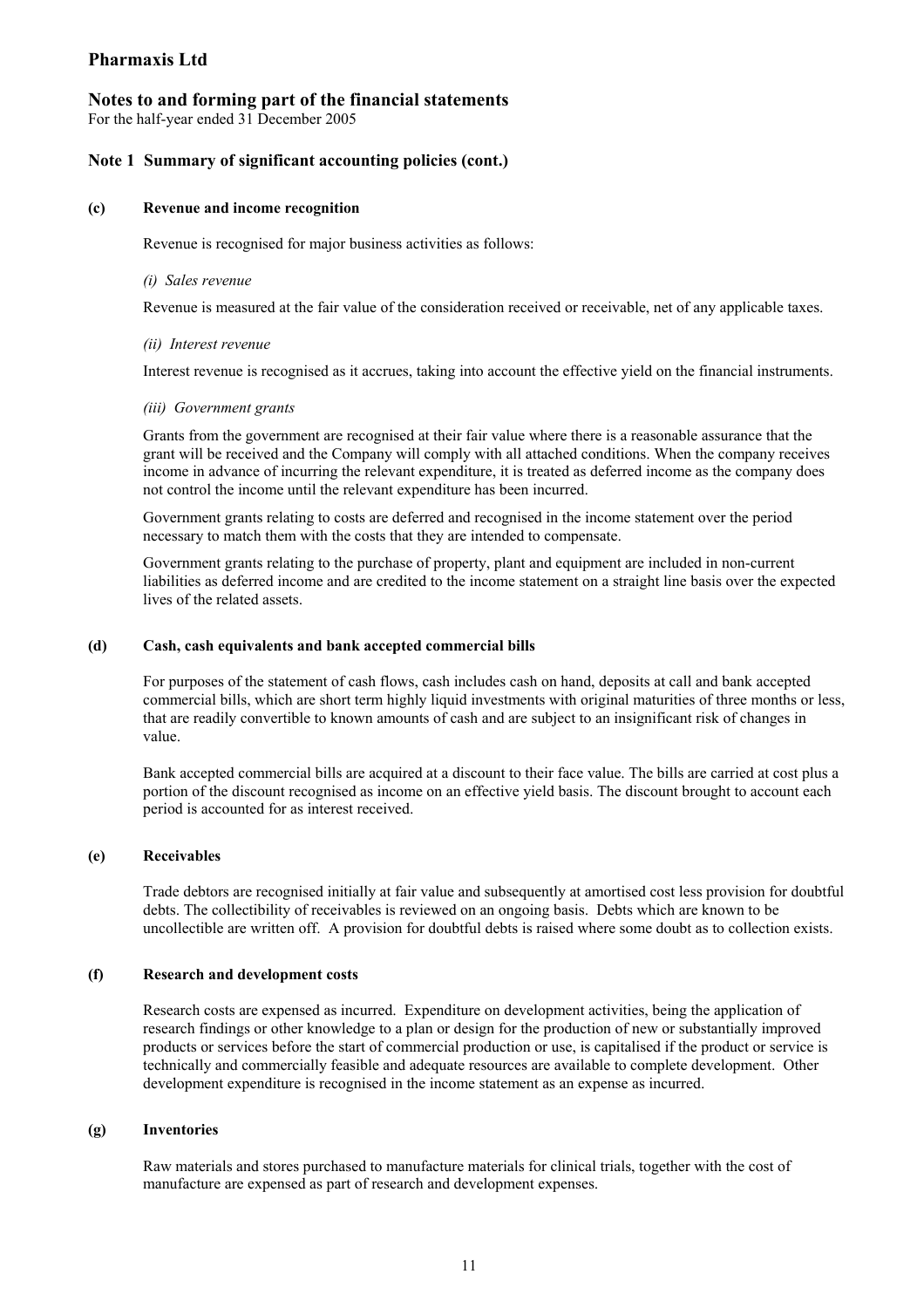#### **Notes to and forming part of the financial statements**

For the half-year ended 31 December 2005

#### **Note 1 Summary of significant accounting policies (cont.)**

#### **(h) Plant and equipment**

Items of plant and equipment are stated at historical cost less depreciation. Historical cost includes expenditure that is directly attributable to the acquisition of the items.

Subsequent costs are included in the asset's carrying amount or recognised as a separate asset, as appropriate, only when it is probable that future economic benefits associated with the item will flow to the Company and the cost of the item can be measured reliably. All other repairs and maintenance are charged to the income statement during the financial period in which they are incurred.

Depreciation of items of plant and equipment is calculated using the straight line method to allocate their cost, net of their residual values, over their estimated useful lives, ranging from 3 years to 10 years. Assets are depreciated or amortised from the date of acquisition and up to the date of disposal. An asset's carrying value is written down immediately to its recoverable amount if the asset's carrying amount is greater than its estimated recoverable amount (note 1(k)).

Gains and losses on disposal are determined by comparing proceeds with carrying amount. These are included in the income statement.

#### **(i) Intangible assets**

Costs of purchase of patent licences and application costs for new patents are capitalised and amortised over the period in which the related benefits are expected to be realised. Remaining lives of patents range from 12 to 20 years.

#### **(j) Acquisitions of assets**

The cost method of accounting is used for all acquisitions of assets regardless of whether shares or other assets are acquired. Cost is determined as the fair value of the assets given up at the date of acquisition plus costs incidental to the acquisition.

#### **(k) Impairment of assets**

Assets that are subject to amortisation are reviewed for impairment whenever events or changes in circumstances indicate that the carrying amount may not be recoverable. An impairment loss is recognised for the amount by which the asset's carrying amount exceeds its recoverable amount. The recoverable amount is the higher of an asset's fair value less costs to sell and value in use. For the purposes of assessing impairment, assets are grouped at the lowest levels for which there are separately identifiable cash flows (cash generating units).

#### **(l) Trade and other creditors**

These amounts represent liabilities for goods and services provided to the company prior to the end of the financial period and which are unpaid. The amounts are unsecured and are usually paid within 45 days of recognition.

#### **(m) Lease payments**

Lease payments for operating leases, where substantially all the risks and benefits remain with the lessor, are charged as an expense in the periods in which they are incurred.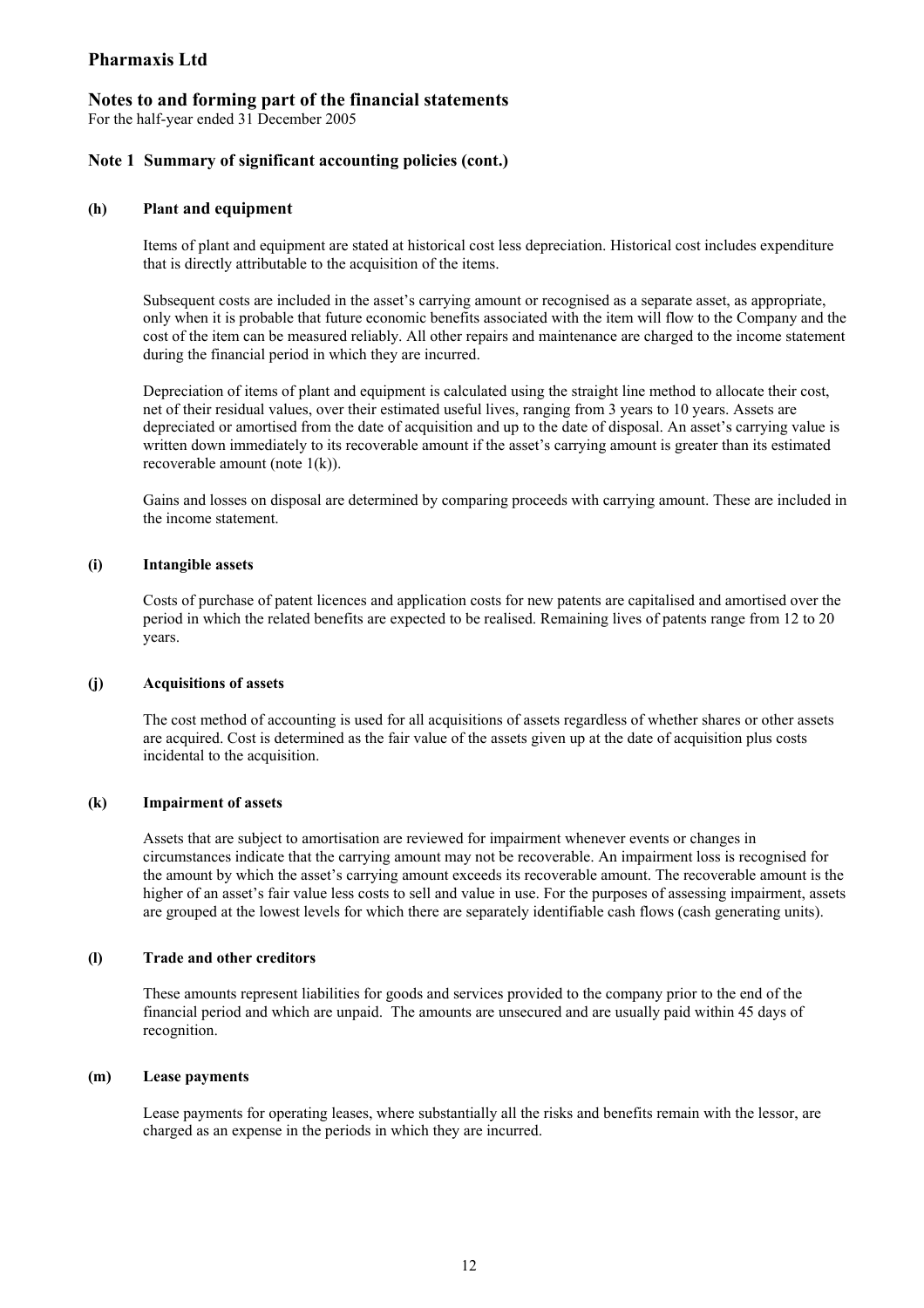## **Notes to and forming part of the financial statements**

For the half-year ended 31 December 2005

## **Note 1 Summary of significant accounting policies (cont.)**

#### **(n) Employee entitlements**

#### *(i) Wages and salaries, annual leave*

Liabilities for wages, salaries and annual leave expected to be settled within 12 months of the reporting date are recognised in other creditors in respect of employee services up to the reporting date, and are measured at the amounts expected to be paid when the liabilities are settled.

#### *(ii) Superannuation*

The company contributes to standard defined contribution superannuation funds on behalf of all employees and directors at up to 9% of employee gross salary. Contributions are recognised as an expense as they become payable.

#### *(iii) Long service leave*

A liability for long service leave is recognised, and is measured as the present value of expected future payments to be made in respect of services provided by employees up to the reporting date. Consideration is given to expected future wage and salary levels, experience of employee departures and periods of service. Expected future payments are discounted using interest rates on national government guaranteed securities with terms to maturity that match, as closely as possible, the estimated future cash outflows.

#### **(o) Share-based payments**

Share-based compensation benefits are provided to employees via the Pharmaxis Employee Option Plan. The fair value of options granted under the option plan is recognised as an employee benefit expense with a corresponding increase in equity. The fair value is measured at grant date and recognised over the period during which the employees become unconditionally entitled to the options.

The fair value at grant date is determined using a Black-Scholes option pricing model that takes into account the exercise price, the term of the option, the share price at grant date and expected price volatility of the underlying share, the expected dividend yield and the risk-free interest rate for the term of the option.

The fair value of the options granted excludes the impact of any non-market vesting conditions (for example, performance targets). Non-market vesting conditions are included in assumptions about the number of options that are expected to become exercisable. At each balance sheet date, the Company revises its estimate of the number of options that are expected to become exercisable. The employee benefit expense recognised each period takes into account the most recent estimate.

Upon the exercise of options, the balance of the share-based payments reserve relating to those options remains in the reserve account.

#### **(p) Income tax**

The income tax expense or revenue for the period is the tax payable on the current period's taxable income based on the income tax rate adjusted by changes in deferred tax assets and liabilities attributable to temporary differences between the tax bases of assets and liabilities and their carrying amounts in the financial statements, and to unused tax losses.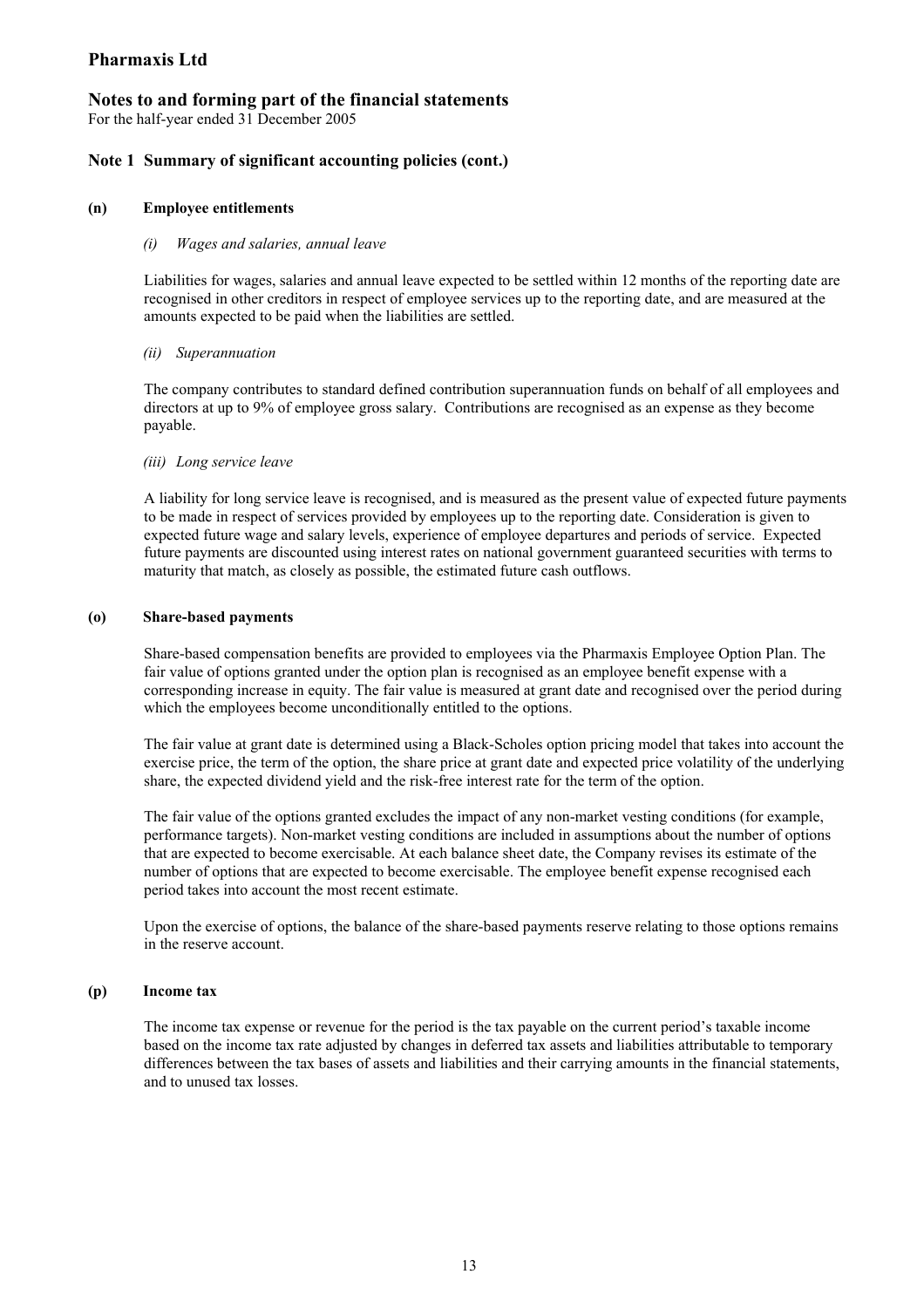## **Notes to and forming part of the financial statements**

For the half-year ended 31 December 2005

#### **Note 1 Summary of significant accounting policies (cont.)**

Deferred tax assets and liabilities are recognised for temporary differences at the tax rates expected to apply when the assets are recovered or liabilities are settled, based on those tax rates which are enacted. The relevant tax rate is applied to the cumulative amounts of deductible and taxable temporary differences to measure the deferred tax asset or liability. An exception is made for certain temporary differences arising from the initial recognition of an asset or a liability. No deferred tax asset or liability is recognised in relation to these temporary differences if they arose in a transaction, other than a business combination, that at the time of the transaction did not affect either accounting profit or taxable profit or loss.

Deferred tax assets are recognised for deductible temporary differences and unused tax losses only if it is probable that future taxable amounts will be available to utilise those temporary differences and losses.

Current and deferred tax balances attributable to amounts recognised directly in equity are also recognised directly in equity.

#### **(q) Contributed equity**

Ordinary shares are classified as equity and are recognised at the fair value of the consideration received by the company. Any transaction costs arising on the issue of shares are recognised directly in equity, as a reduction, net of tax, of the share proceeds received.

#### **(r) Earnings per share**

Basic earnings per share is calculated by dividing the profit or loss attributable to equity holders of the Company by the weighted average number of ordinary shares outstanding during the half-year. Dilutive earnings per share is equivalent to basic earnings per share as the potential ordinary shares are anti-dilutive and have therefore not been included in the dilutive earnings per share calculation.

#### **Note 2 Operating revenue**

|                                    | 31 December<br>2005<br>S              | 31 December<br>2004<br>\$ |
|------------------------------------|---------------------------------------|---------------------------|
| Sales revenue<br>Interest received | $\overline{\phantom{0}}$<br>1,436,315 | 711,043                   |
|                                    | 1,436,315                             | 711,043                   |

#### **Note 3 Profit/loss for the half year**

|                                                                        | 31 December<br>2005<br>S | 31 December<br>2004<br>S |
|------------------------------------------------------------------------|--------------------------|--------------------------|
| Loss before income tax for the half year includes the following items: |                          |                          |
| <b>Expenditure</b>                                                     |                          |                          |
| Depreciation of plant and equipment                                    | 486,687                  | 229.988                  |
| Amortisation of intangible assets                                      | 45,257                   | 44.840                   |
| Rental expense of operating leases                                     | 166,612                  | 163,731                  |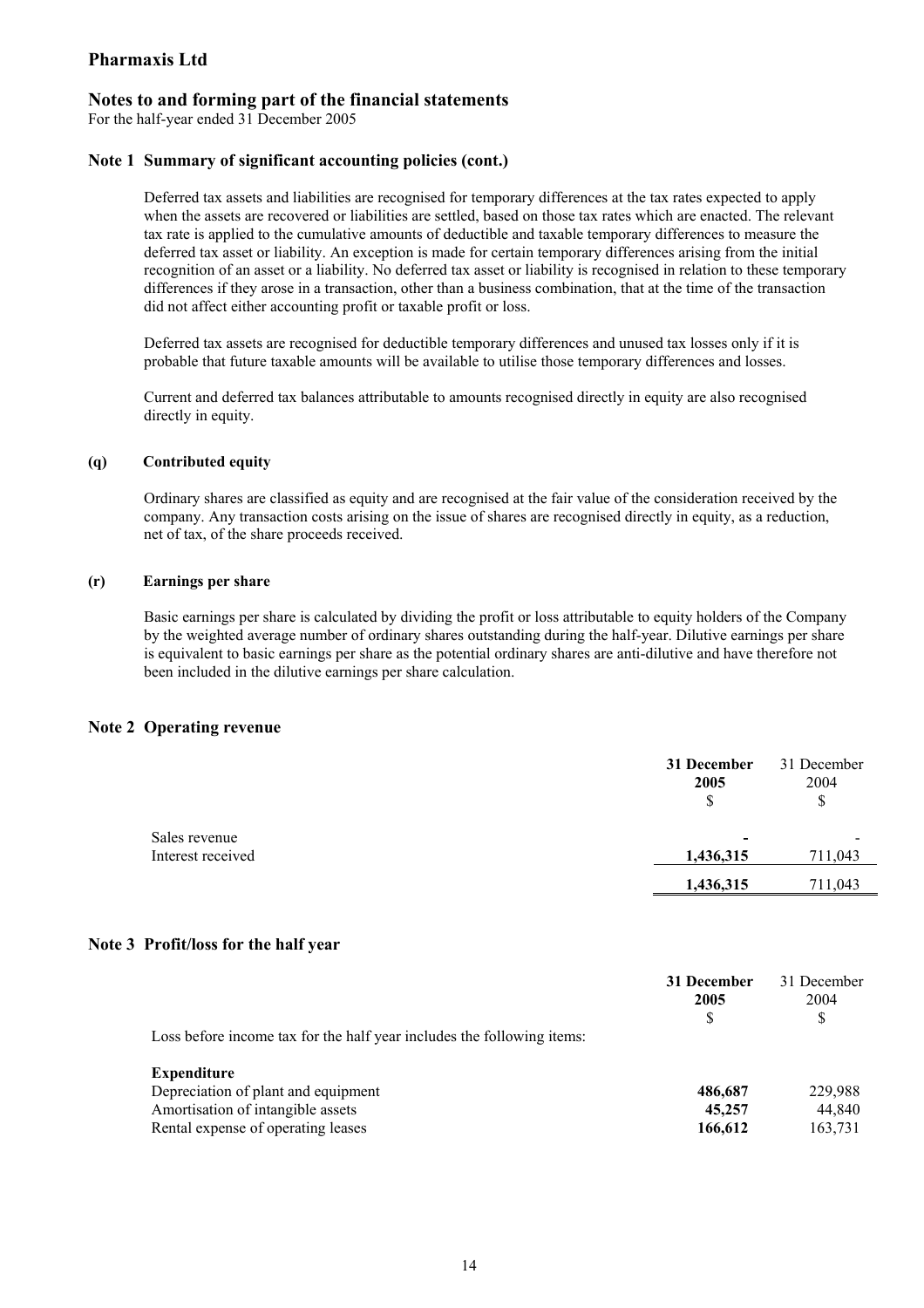## **Notes to and forming part of the financial statements**

For the half-year ended 31 December 2005

#### **Note 4 Contributed equity**

|     |                                                                               |     | 31 December<br>2005 | 30 June<br>2005<br>S |
|-----|-------------------------------------------------------------------------------|-----|---------------------|----------------------|
| (a) | Contributed equity<br>174,453,592 ordinary shares (30 June 2005: 134,770,092) | (b) | 134, 315, 874       | 54,716,220           |

During the half-year period the company raised \$86.5 million from a global capital raising at a price of \$2.20 per share, as a result of which the company issued 39.4 million shares. The capital raising consisted of a public offering in the United States (Nasdaq) in which 19.5 million shares were issued to institutional investors in the form of American Depository Shares, and a private placement of 19.9 million shares to Australian and other non US institutional, sophisticated and professional investors. The company also issued 283,500 shares during the period due to the exercise of previously granted options under the Pharmaxis Employee Option Plan.

Ordinary shares entitle the holder to participate in dividends and the proceeds on winding up of the company in proportion to the number of and amounts paid on the shares held. At a general meeting every shareholder present (in person or by proxy, attorney or representative) has one vote on a show of hands. Every shareholder present (in person or by proxy, attorney or representative) has one vote per fully paid share on a poll.

|     |                                                                                                                                                             | 2005<br>Number of | 2005                                              |
|-----|-------------------------------------------------------------------------------------------------------------------------------------------------------------|-------------------|---------------------------------------------------|
|     |                                                                                                                                                             | shares            | S                                                 |
| (b) | Movements in ordinary shares                                                                                                                                |                   |                                                   |
|     | Opening balance at 1 July 2005                                                                                                                              | 134,770,092       | 54,716,220                                        |
|     | Shares issued $-$ Australian placement at \$2.20                                                                                                            | 19,900,000        | 43,780,000                                        |
|     | Shares issued $-$ US public offering at \$2.20                                                                                                              | 19,500,000        | 42,702,923                                        |
|     | Shares issued $-$ exercise of employee options                                                                                                              | 283,500           | 71,310                                            |
|     | Transaction costs on share issues                                                                                                                           |                   | (6,954,579)                                       |
|     | Ordinary shares at the end of the half-year                                                                                                                 | 174,453,592       | 134,315,874                                       |
| (c) | Movements in reserves<br>Options reserve at the beginning of the financial year<br>Option expense on vesting<br>Options reserve at the end of the half-year |                   | 1,397,460<br>403,732<br>1,801,192                 |
| (d) | Accumulated losses<br>Accumulated losses at the beginning of the financial year<br>Net profit $/$ (loss)<br>Accumulated losses at the end of the half-year  |                   | (20, 646, 263)<br>(6, 564, 644)<br>(27, 210, 907) |

## **Note 5 Financial reporting by segments**

The company operates predominantly in one industry. The principal activities of the company are the research, development and commercialisation of pharmaceutical products.

The company operates predominantly in one geographical area, being Australia.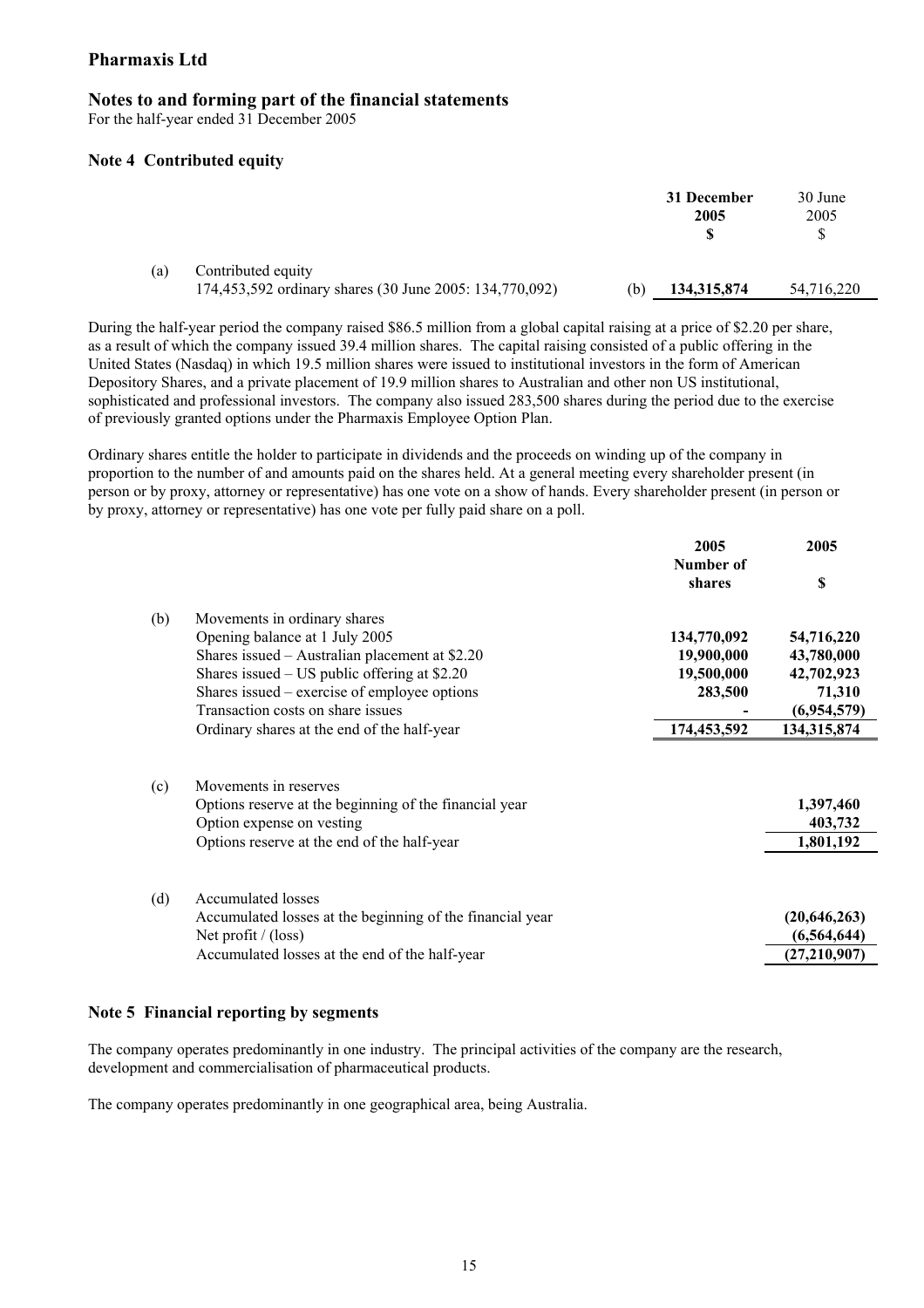## **Notes to and forming part of the financial statements**

For the half-year ended 31 December 2005

## **Note 6 Contingent liabilities**

The company has received three separate Australian Government research grants under the R&D START Program, two of which have completed. The Government may require the company to repay all or some of the amount of a particular grant together with interest in either of the following circumstances:

- a) the company fails to use its best endeavours to commercialise the relevant grant project within a reasonable time of completion of the project; or
- b) upon termination of a grant due to breach of agreement or insolvency.

The company continues the development and commercialisation of all three projects funded by the START Program. The total amount received under the START Program at 31 December 2005 was \$4,557,134.

The company has been awarded a research grant under the Australian Government's Pharmaceuticals Partnerships Program ("P3"). The Government may require the company to repay all or some of the amount of the grant together with interest in any of the following circumstances:

- a) the Government determines that expenditure claimed on research projects do not meet the P3 guidelines; or
- b) upon termination of the grant due to breach of agreement, change in control of the company or insolvency.

The total amount received under the P3 Program at 31 December 2005 was \$55,481 which has been booked as deferred government research grants.

The company's bankers have issued a bank guarantee of \$169,462 in relation to a rental bond for which no provision has been made in the accounts. This bank guarantee is secured by a security deposit held at the bank.

## **Note 7 Commitments for expenditure**

|                                                                                                                                                    | 2005   | 2004<br>\$. |
|----------------------------------------------------------------------------------------------------------------------------------------------------|--------|-------------|
| Capital commitments for the acquisition of plant and equipment contracted for<br>at the reporting date but not recognised as liabilities, payable: |        |             |
| Within one year                                                                                                                                    | 92,032 | 423.241     |

## **Note 8 Subsequent events**

There are no matter or circumstance that have arisen since 31 December 2005 that has significantly affected, or may significantly affect:

- (a) the company's operations in future financial periods, or
- (b) the results of those operations in future financial periods, or
- (c) the company's state of affairs in future financial periods.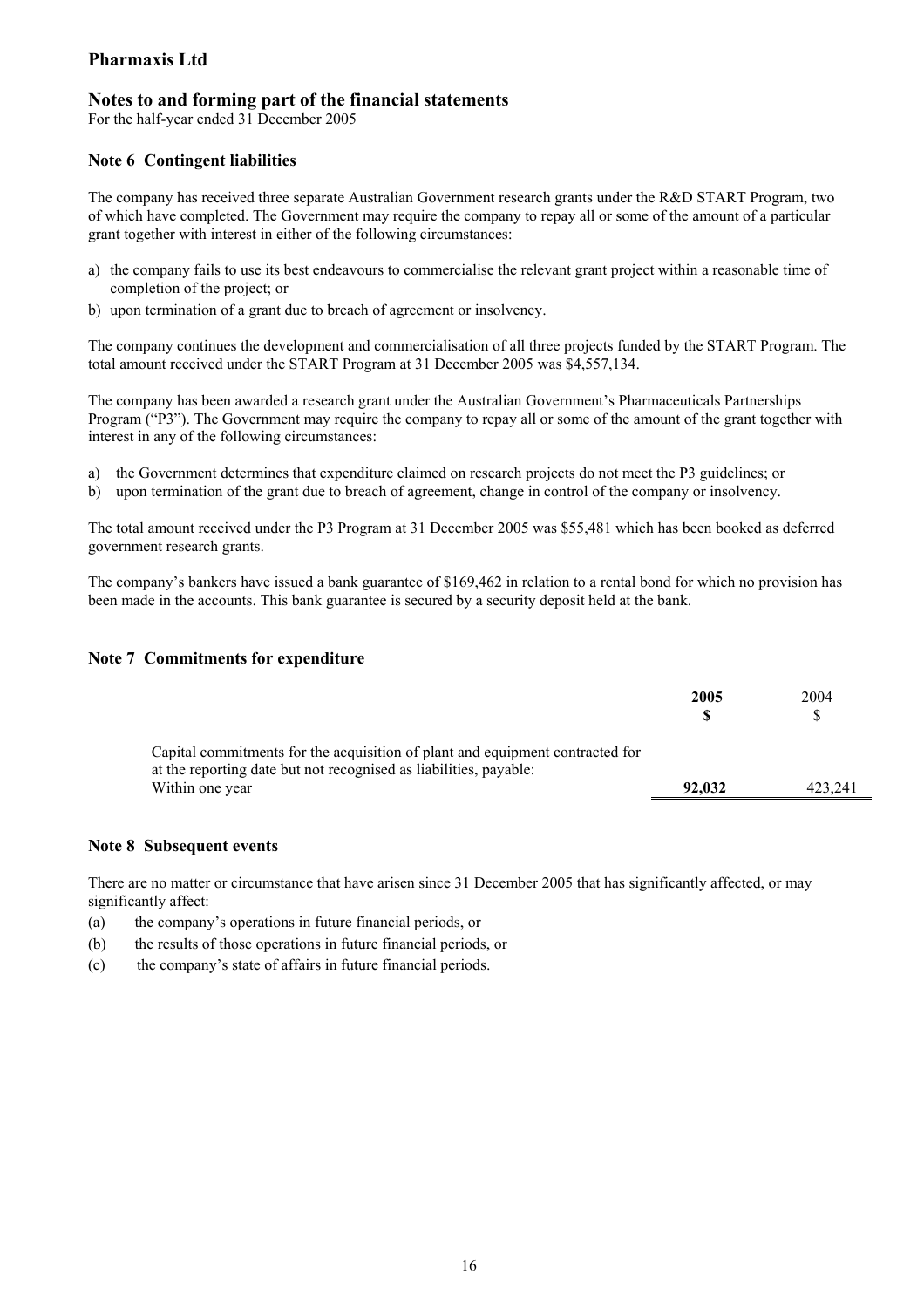## **Notes to and forming part of the financial statements**

For the half-year ended 31 December 2005

#### **Note 9 Earnings per share**

|                                               | 2005<br><b>Cents</b> | 2004<br>Cents |
|-----------------------------------------------|----------------------|---------------|
| Basic and diluted earnings / (loss) per share | (4.5)                | (4.4)         |

Diluted earnings per share is equivalent to basic earnings per share as the potential ordinary shares are antidilutive and have therefore not been included in the diluted earnings per share calculation.

|                                                                                                                                    | 2005<br>Number | 2004<br>Number |
|------------------------------------------------------------------------------------------------------------------------------------|----------------|----------------|
| Weighted average number of ordinary shares used as the denominator in<br>calculating basic and diluted earnings / (loss) per share | 145,644,489    | 113,102,841    |
|                                                                                                                                    |                |                |

#### **Information concerning the classification of securities Options**

Options granted to employees under the Pharmaxis Employee Option Plan are considered to be potential ordinary shares for the purpose of calculating diluted earnings per share.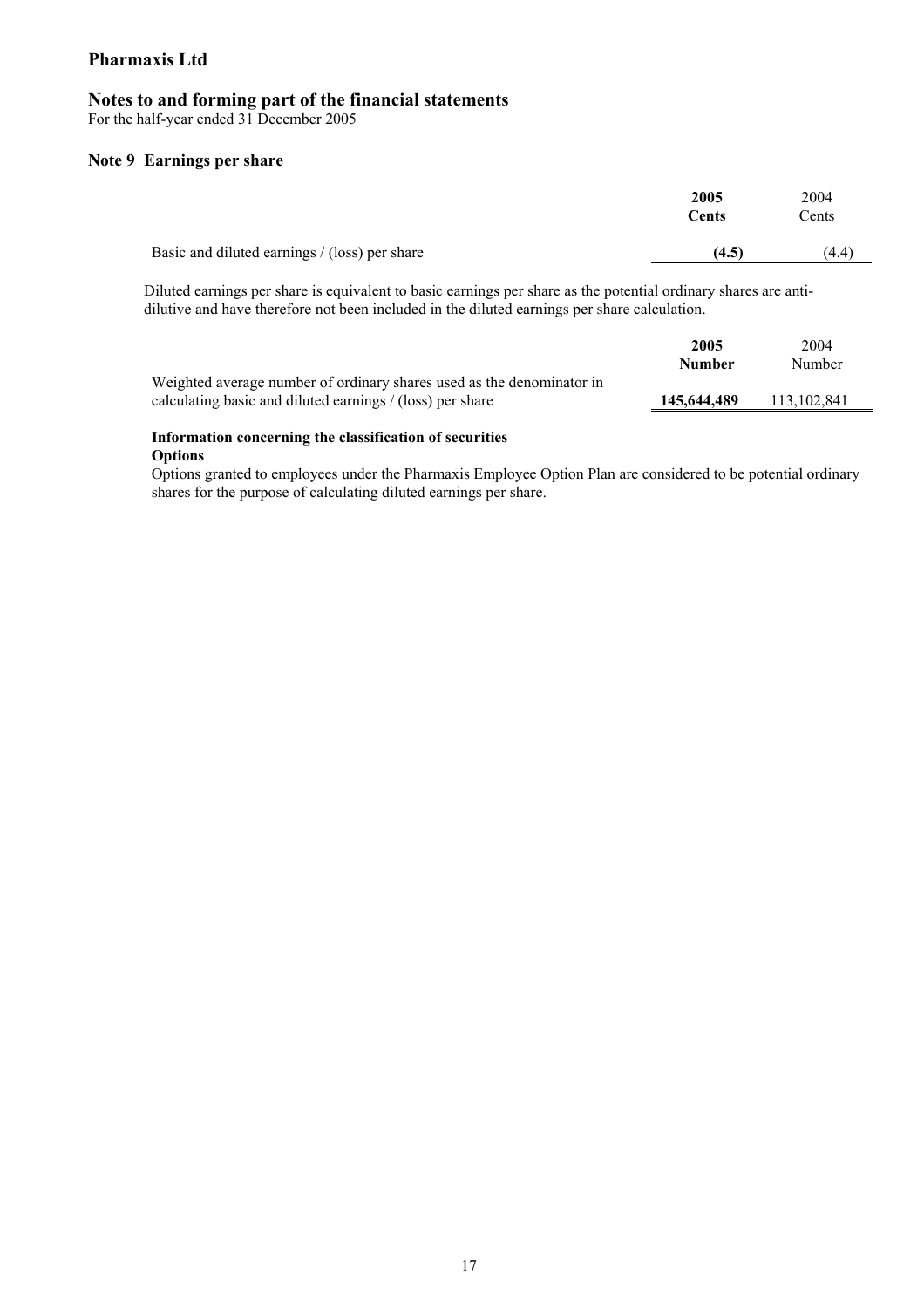## **Notes to and forming part of the financial statements**

For the half-year ended 31 December 2005

## **Note 10 Explanation of transition to Australian equivalents to IFRSs**

## **(1) Reconciliation of equity reported under previous Australian Generally Accepted Accounting Principles (AGAAP) to equity under Australian equivalents to IFRSs (AIFRS)**

## **(a) At the date of transition to AIFRS: 1 July 2004**

|                                                         | <b>Notes</b> | Previous<br><b>AGAAP</b> | Effect of<br>transition to<br><b>AIFRS</b> | <b>AIFRS</b> |
|---------------------------------------------------------|--------------|--------------------------|--------------------------------------------|--------------|
| <b>Current Assets</b>                                   |              |                          |                                            |              |
| Cash and cash equivalents                               | 4(c)         | 1,117,532                | 24,099,491                                 | 25,217,023   |
| Other financial assets - bank accepted commercial bills | 4(c)         | 24,099,491               | (24,099,491)                               |              |
| Other                                                   |              | 148,193                  |                                            | 148,193      |
| <b>Total Current Assets</b>                             |              | 25,365,216               |                                            | 25,365,216   |
| <b>Non-Current Assets</b>                               |              |                          |                                            |              |
| Plant and equipment                                     |              | 1,473,888                |                                            | 1,473,888    |
| Intangible assets                                       |              | 1,161,909                |                                            | 1,161,909    |
| Other – security deposits                               |              | 260,007                  | $\blacksquare$                             | 260,007      |
| <b>Total Non-Current Assets</b>                         |              | 2,895,804                | $\blacksquare$                             | 2,895,804    |
| <b>Total Assets</b>                                     |              | 28,261,020               | $\blacksquare$                             | 28,261,020   |
| <b>Current Liabilities</b>                              |              |                          |                                            |              |
| Payables                                                |              | 1,447,810                |                                            | 1,447,810    |
| Other liabilities - deferred research grants            | 4(b)         | 23,223                   | 47,862                                     | 71,085       |
| <b>Total Current Liabilities</b>                        |              | 1,471,033                | 47,862                                     | 1,518,895    |
| <b>Non-Current Liabilities</b>                          |              |                          |                                            |              |
| Provisions                                              |              | 9,756                    |                                            | 9,756        |
| Other liabilities - deferred research grants            | 4(b)         |                          | 101,309                                    | 101,309      |
| <b>Total Non-Current Liabilities</b>                    |              | 9,756                    | 101,309                                    | 111,065      |
| <b>Total Liabilities</b>                                |              | 1,480,789                | 149,171                                    | 1,629,960    |
| <b>Net Assets</b>                                       |              | 26,780,231               | (149, 171)                                 | 26,631,060   |
| <b>Shareholders' Equity</b>                             |              |                          |                                            |              |
| Contributed equity                                      |              | 35,695,368               |                                            | 35,695,368   |
| Reserves                                                | 4(a)         |                          | 1,136,941                                  | 1,136,941    |
| <b>Accumulated losses</b>                               | 4(a)(b)      | (8,915,137)              | (1, 286, 112)                              | (10,201,249) |
| <b>Total Equity</b>                                     |              | 26,780,231               | (149, 171)                                 | 26,631,060   |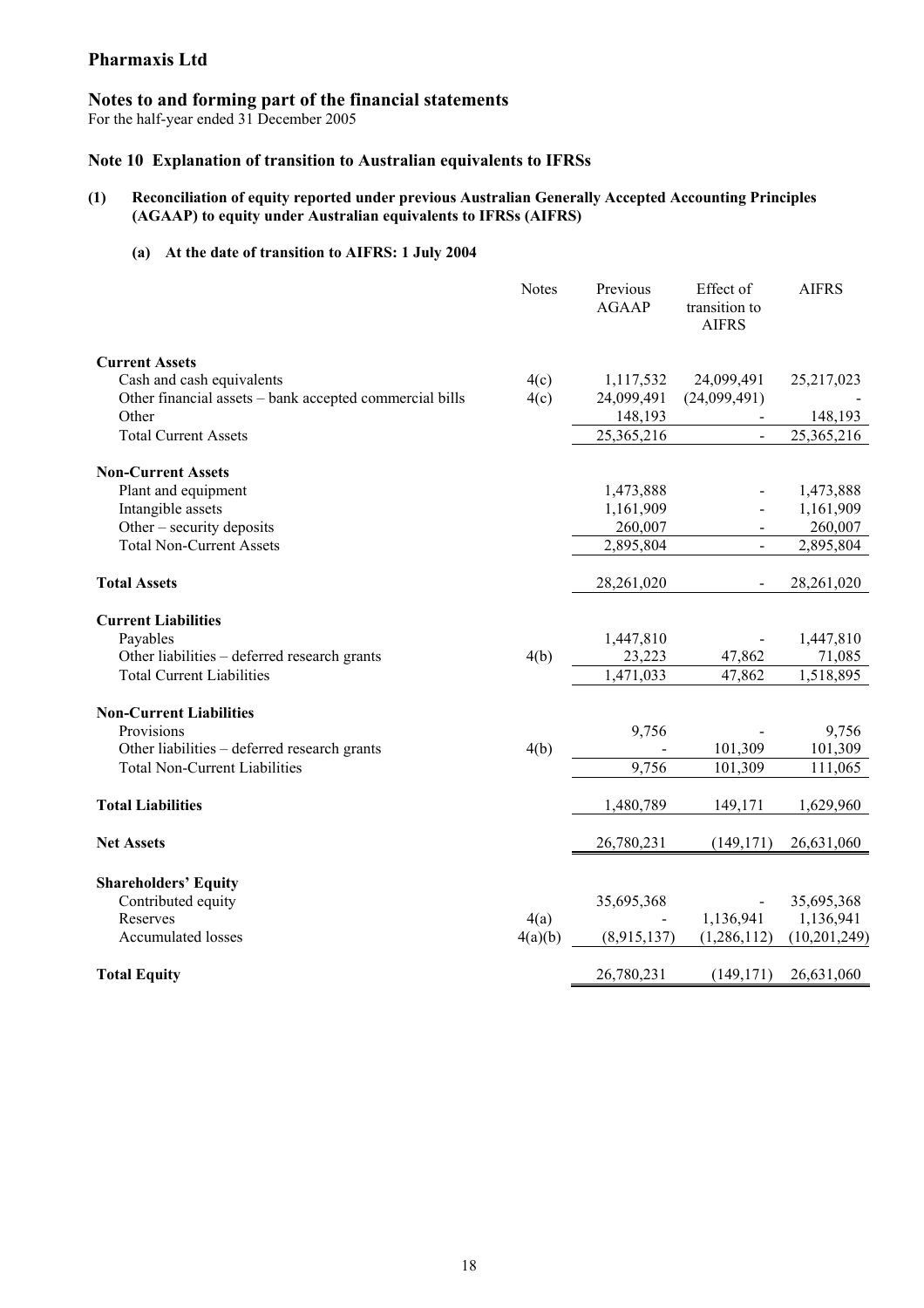## **Notes to and forming part of the financial statements**

For the half-year ended 31 December 2005

## **Note 10 Explanation of transition to Australian equivalents to IFRSs**

## **(b) At the end of the last half-year reporting period under previous AGAAP: 31 December 2004**

|                                                         | <b>Notes</b> | Previous<br><b>AGAAP</b> | Effect of<br>transition to<br><b>AIFRS</b> | <b>AIFRS</b>   |
|---------------------------------------------------------|--------------|--------------------------|--------------------------------------------|----------------|
| <b>Current Assets</b>                                   |              |                          |                                            |                |
| Cash and cash equivalents                               | 4(c)         | 1,205,803                | 37,653,966                                 | 38,859,769     |
| Other financial assets - bank accepted commercial bills | 4(c)         | 37,653,966               | (37,653,966)                               |                |
| Other                                                   |              | 439,138                  |                                            | 439,138        |
| <b>Total Current Assets</b>                             |              | 39,298,907               |                                            | 39,298,907     |
| <b>Non-Current Assets</b>                               |              |                          |                                            |                |
| Plant and equipment                                     |              | 1,804,633                |                                            | 1,804,633      |
| Intangible assets                                       |              | 1,144,443                |                                            | 1,144,443      |
| Other – security deposits                               |              | 254,712                  |                                            | 254,712        |
| <b>Total Non-Current Assets</b>                         |              | 3,203,788                |                                            | 3,203,788      |
| <b>Total Assets</b>                                     |              | 42,502,695               |                                            | 42,502,695     |
| <b>Current Liabilities</b>                              |              |                          |                                            |                |
| Payables                                                |              | 1,501,283                |                                            | 1,501,283      |
| Other liabilities – deferred research grants            | 4(b)         | 116,989                  | 47,862                                     | 164,851        |
| <b>Total Current Liabilities</b>                        |              | 1,618,272                | 47,862                                     | 1,666,134      |
| <b>Non-Current Liabilities</b>                          |              |                          |                                            |                |
| Provisions                                              |              | 14,421                   |                                            | 14,421         |
| Other liabilities - deferred research grants            | 4(b)         |                          | 77,378                                     | 77,378         |
| <b>Total Non-Current Liabilities</b>                    |              | 14,421                   | 77,378                                     | 91,799         |
| <b>Total Liabilities</b>                                |              | 1,632,693                | 125,240                                    | 1,757,933      |
| <b>Net Assets</b>                                       |              | 40,870,002               | (125, 240)                                 | 40,744,762     |
| <b>Equity</b>                                           |              |                          |                                            |                |
| Contributed equity                                      | 4(a)         | 54,709,970               |                                            | 54,709,970     |
| Reserves                                                | 4(a)         |                          | 1,230,097                                  | 1,230,097      |
| <b>Accumulated losses</b>                               | 4(a)(b)      | (13,839,968)             | (1,355,337)                                | (15, 195, 305) |
| <b>Total Equity</b>                                     |              | 40,870,002               | (125, 240)                                 | 40,744,762     |
|                                                         |              |                          |                                            |                |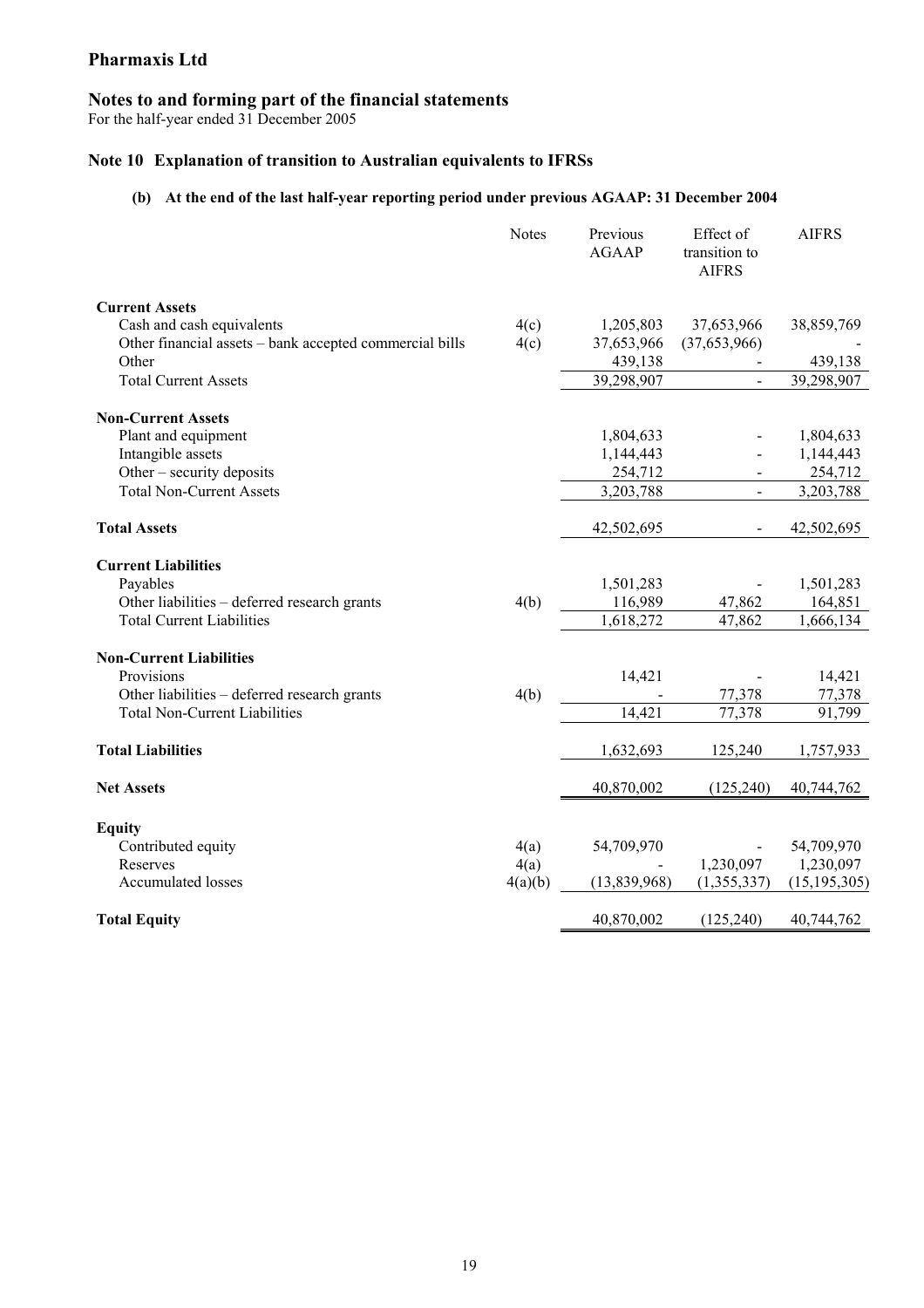## **Notes to and forming part of the financial statements**

For the half-year ended 31 December 2005

## **Note 10 Explanation of transition to Australian equivalents to IFRSs**

## **(c) At the end of the last reporting period under previous AGAAP: 30 June 2005**

|                                                         | <b>Notes</b> | Previous<br><b>AGAAP</b> | Effect of<br>transition to<br><b>AIFRS</b> | <b>AIFRS</b>   |
|---------------------------------------------------------|--------------|--------------------------|--------------------------------------------|----------------|
| <b>Current Assets</b>                                   |              |                          |                                            |                |
| Cash and cash equivalents                               | 4(c)         | 934,778                  | 32,454,645                                 | 33,389,423     |
| Other financial assets - bank accepted commercial bills | 4(c)         | 32,454,645               | (32, 454, 645)                             |                |
| Other                                                   |              | 702,129                  |                                            | 702,129        |
| <b>Total Current Assets</b>                             |              | 34,091,552               |                                            | 34,091,552     |
| <b>Non-Current Assets</b>                               |              |                          |                                            |                |
| Plant and equipment                                     |              | 2,477,491                |                                            | 2,477,491      |
| Intangible assets                                       |              | 1,106,413                |                                            | 1,106,413      |
| Other – security deposits                               |              | 261,981                  |                                            | 261,981        |
| <b>Total Non-Current Assets</b>                         |              | 3,845,885                |                                            | 3,845,885      |
| <b>Total Assets</b>                                     |              | 37,937,437               |                                            | 37,937,437     |
| <b>Current Liabilities</b>                              |              |                          |                                            |                |
| Payables                                                |              | 2,286,911                |                                            | 2,286,911      |
| Other liabilities - deferred research grants            | 4(b)         | 55,481                   | 47,862                                     | 103,343        |
| <b>Total Current Liabilities</b>                        |              | 2,342,392                | 47,862                                     | 2,390,254      |
| <b>Non-Current Liabilities</b>                          |              |                          |                                            |                |
| Provisions                                              |              | 26,319                   |                                            | 26,319         |
| Other liabilities - deferred research grants            | 4(b)         |                          | 53,447                                     | 53,447         |
| <b>Total Non-Current Liabilities</b>                    |              | 26,319                   | 53,447                                     | 79,766         |
| <b>Total Liabilities</b>                                |              | 2,368,711                | 101,309                                    | 2,470,020      |
| <b>Net Assets</b>                                       |              | 35,568,726               | (101, 309)                                 | 35,467,417     |
| <b>Equity</b>                                           |              |                          |                                            |                |
| Contributed equity                                      | 4(a)         | 54,716,220               |                                            | 54,716,220     |
| Reserves                                                | 4(a)         |                          | 1,397,460                                  | 1,397,460      |
| <b>Accumulated losses</b>                               | 4(a)(b)      | (19, 147, 494)           | (1,498,769)                                | (20, 646, 263) |
| <b>Total Equity</b>                                     |              | 35,568,726               | (101, 309)                                 | 35,467,417     |
|                                                         |              |                          |                                            |                |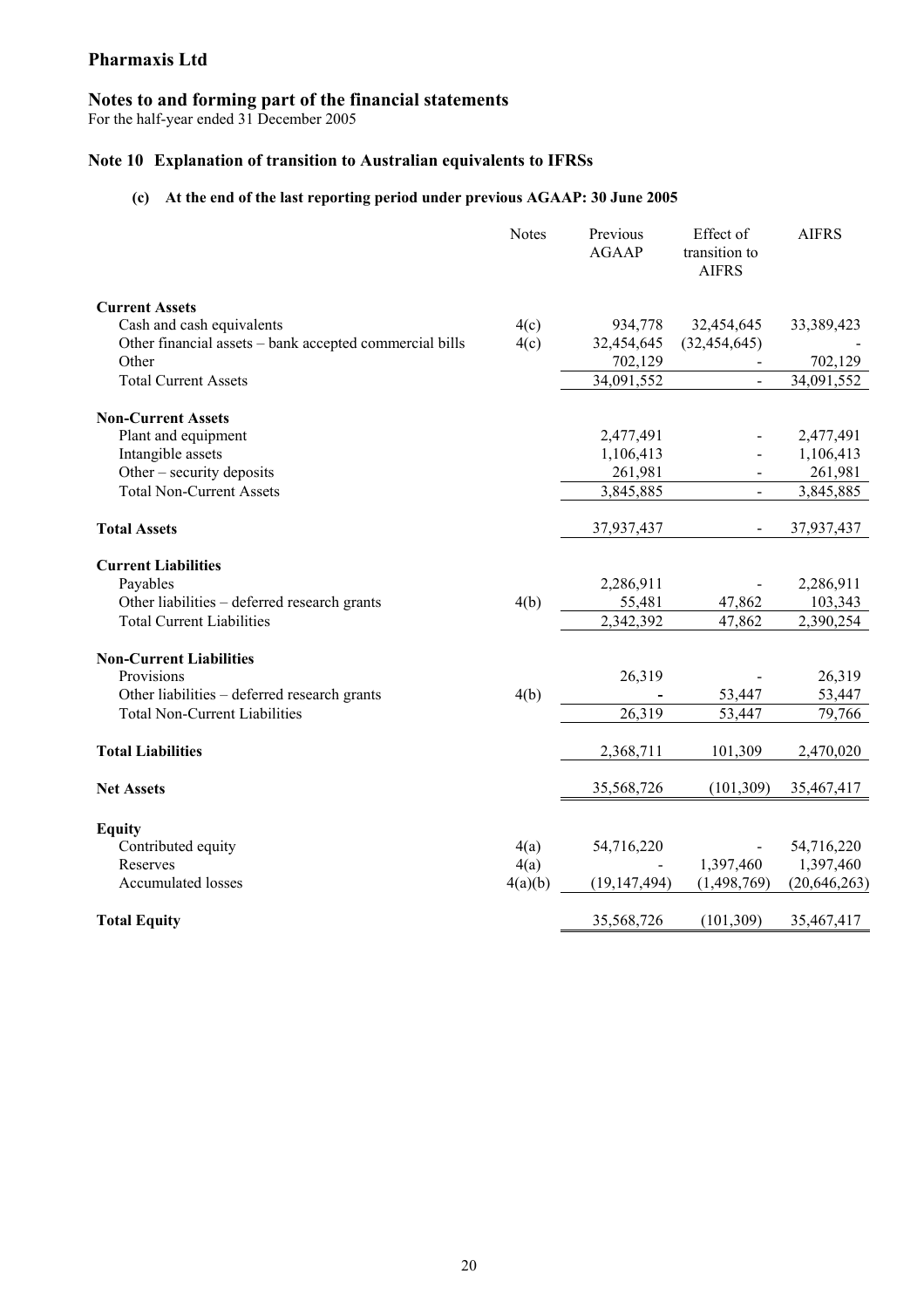## **Notes to and forming part of the financial statements**

For the half-year ended 31 December 2005

## **Note 10 Explanation of transition to Australian equivalents to IFRSs**

## **(2) Reconciliation of loss under previous AGAAP to loss under Australian equivalents to IFRSs (AIFRS)**

## **(a) Reconciliation of loss for the half-year ended 31 December 2004**

|                                                                                                                              | <b>Notes</b>         | Previous<br><b>AGAAP</b>                  | Effect of<br>transition to<br><b>AIFRS</b> | <b>AIFRS</b>                              |
|------------------------------------------------------------------------------------------------------------------------------|----------------------|-------------------------------------------|--------------------------------------------|-------------------------------------------|
| Revenue from sale of goods<br>Cost of sales<br><b>Gross profit</b>                                                           |                      |                                           |                                            |                                           |
| Other revenue<br>Other income                                                                                                | 4(b)                 | 711,043<br>466,185                        | 23,931                                     | 711,043<br>490,116                        |
| Other expenses from ordinary activities<br>Research & development expenses<br>Administration expenses<br>Commercial expenses | 4(a)<br>4(a)<br>4(a) | (4,245,898)<br>(1, 536, 170)<br>(319,991) | (33, 567)<br>(59, 589)                     | (4,279,465)<br>(1, 595, 759)<br>(319,991) |
| Profit / (loss) before related income tax expense                                                                            |                      | (4,924,831)                               | (69,225)                                   | (4,994,056)                               |
| Income tax expense / (credit)                                                                                                |                      |                                           |                                            |                                           |
| Net profit / (loss)                                                                                                          |                      | (4,924,831)                               | (69, 225)                                  | (4,994,056)                               |

## **(b) Reconciliation of loss for the year ended 30 June 2005**

|                                                   | <b>Notes</b> | Previous<br><b>AGAAP</b> | Effect of<br>transition to<br><b>AIFRS</b> | <b>AIFRS</b>   |
|---------------------------------------------------|--------------|--------------------------|--------------------------------------------|----------------|
| Revenue from sale of goods<br>Cost of sales       |              |                          |                                            |                |
| <b>Gross profit</b>                               |              |                          |                                            |                |
| Other revenue                                     |              | 1,701,878                |                                            | 1,701,878      |
| Other income                                      | 4(b)         | 1,172,262                | 47,862                                     | 1,220,124      |
| Other expenses from ordinary activities           |              |                          |                                            |                |
| Research & development expenses                   | 4(a)         | (9,154,524)              | (115,064)                                  | (9,269,588)    |
| Administration expenses                           | 4(a)         | (3,104,882)              | (29, 259)                                  | (3, 134, 141)  |
| Commercial expenses                               | 4(a)         | (847,091)                | (116, 195)                                 | (963, 286)     |
| Profit / (loss) before related income tax expense |              | (10, 232, 357)           | (212, 656)                                 | (10, 445, 013) |
| Income tax expense / (credit)                     |              |                          |                                            |                |
| Net profit $/$ (loss)                             |              | (10, 232, 357)           | (212, 656)                                 | (10, 445, 013) |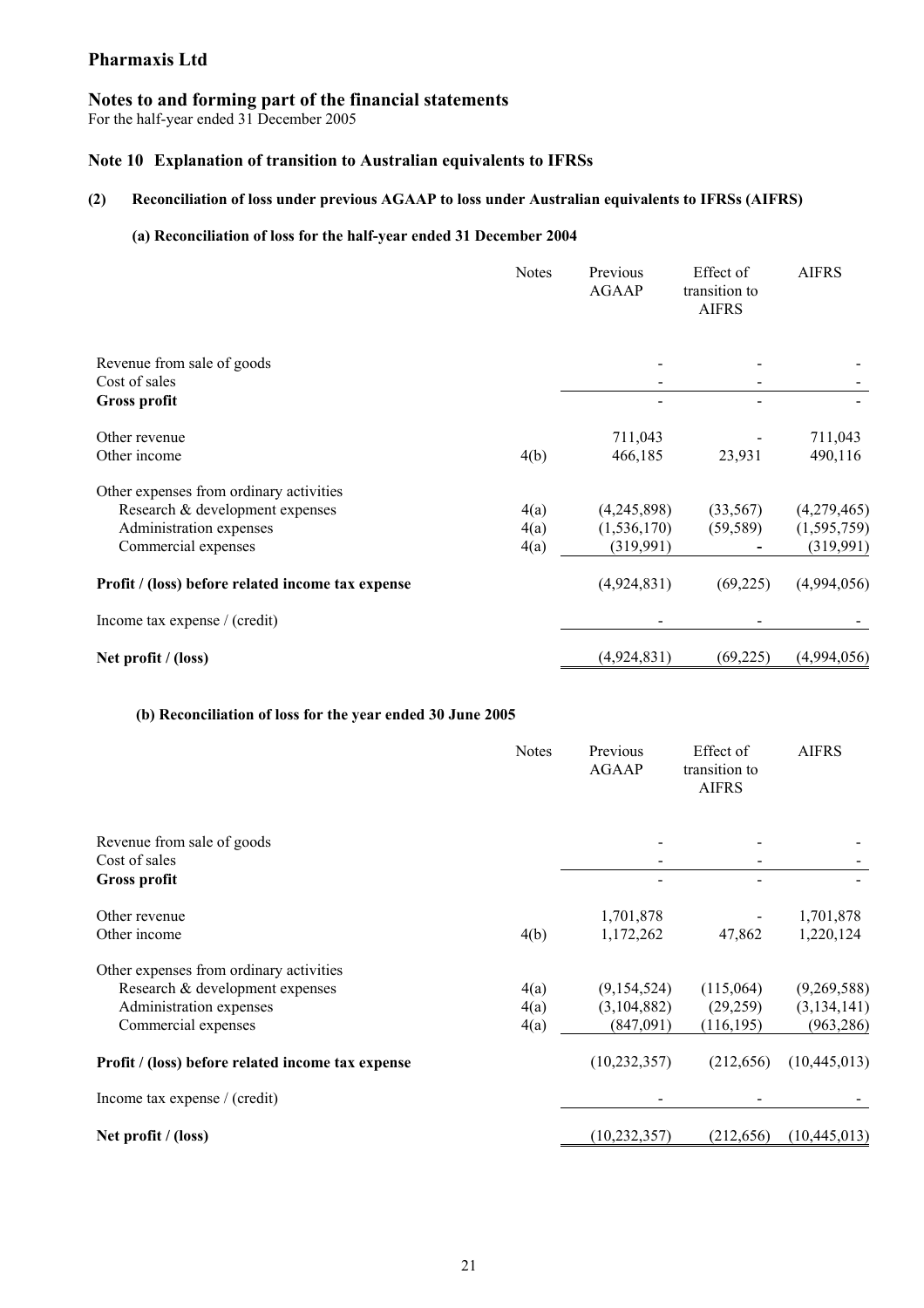## **Notes to and forming part of the financial statements**

For the half-year ended 31 December 2005

#### **Note 10 Explanation of transition to Australian equivalents to IFRSs**

#### **(3) Reconciliation of cash flow statement for the year ended 30 June 2005**

The adoption of AIFRSs has not resulted in any material adjustments to the cash flow statement.

#### **(4) Notes to the reconciliations**

#### **(a) Share-based payments**

Under AASB 2 *Share-based Payment* from 1 July 2004 the Company is required to recognise an expense for those options that were issued to employees under the Pharmaxis Ltd Option Plan. The company has elected not to apply the exemption in relation to share options granted prior to  $7<sup>th</sup>$  November 2002 and has recorded the appropriate expense for all options. The effect of this is:

(i) At 1 July 2004

There has been a decrease in retained earnings of \$1,136,941 and a corresponding increase in reserves.

(ii) At 31 December 2004

There has been a decrease in retained earnings of \$1,230,097 and a corresponding increase in reserves.

(iii) At 30 June 2005

There has been a decrease in retained earnings of \$1,397,460 and a corresponding increase in reserves.

(iv) For the half-year ended 31 December 2004

There has been an increase in employee benefits expense of \$93,156.

(v) For the year ended 30 June 2005

There has been an increase in employee benefits expense of \$260,518.

#### **(b) Government grants**

Under AIFRS, government grants for plant and equipment are recognised as deferred income and amortised into other income over the life of the related plant and equipment. The effect of this is:

(vi) At 1 July 2004

There has been an increase in net deferred research grants of \$149,171 and a corresponding decrease in retained earnings.

(vii) At 31 December 2004

There has been an increase in net deferred research grants of \$125,240 and a corresponding decrease in retained earnings.

(viii)At 30 June 2005

There has been an increase in net deferred research grants of \$101,309 and a corresponding decrease in retained earnings.

(ix) For the half-year ended 31 December 2004

There has been an increase in other revenue of \$23,931.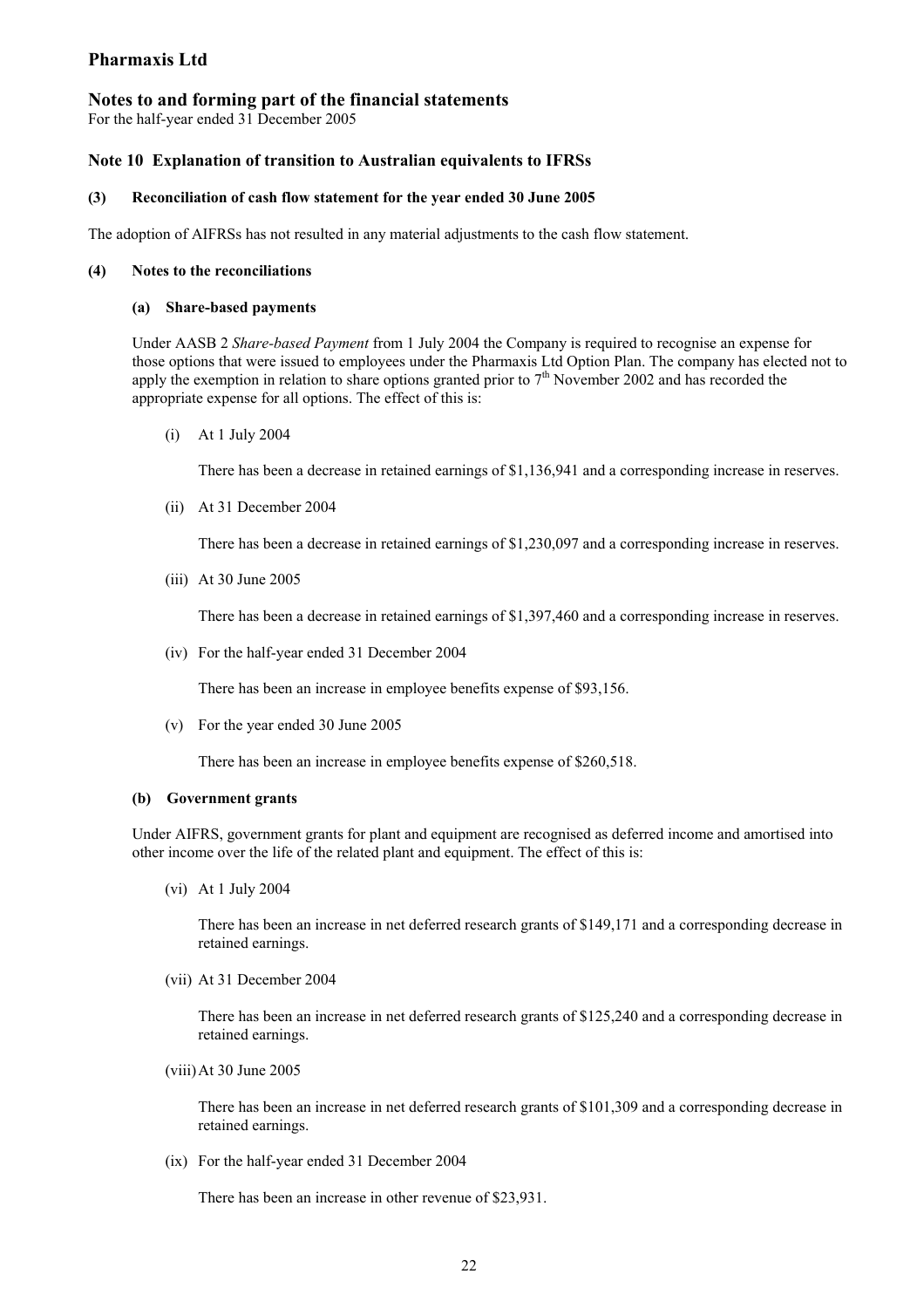## **Notes to and forming part of the financial statements**

For the half-year ended 31 December 2005

## **Note 10 Explanation of transition to Australian equivalents to IFRSs**

(x) For the year ended 30 June 2005

There has been an increase in other revenue of \$47,862.

#### **(c) Cash and cash equivalents**

Under AIFRS, bank accepted commercial bills are classified as cash and cash equivalents. The effect of this is:

(xi) At 1 July 2004

There has been an increase in cash and cash equivalents of \$24,099,491 and a corresponding decrease in other financial assets.

(xii) At 31 December 2004

There has been an increase in cash and cash equivalents of \$37,653,966 and a corresponding decrease in other financial assets.

(xiii)At 30 June 2005

There has been an increase in cash and cash equivalents of \$32,454,645 and a corresponding decrease in other financial assets.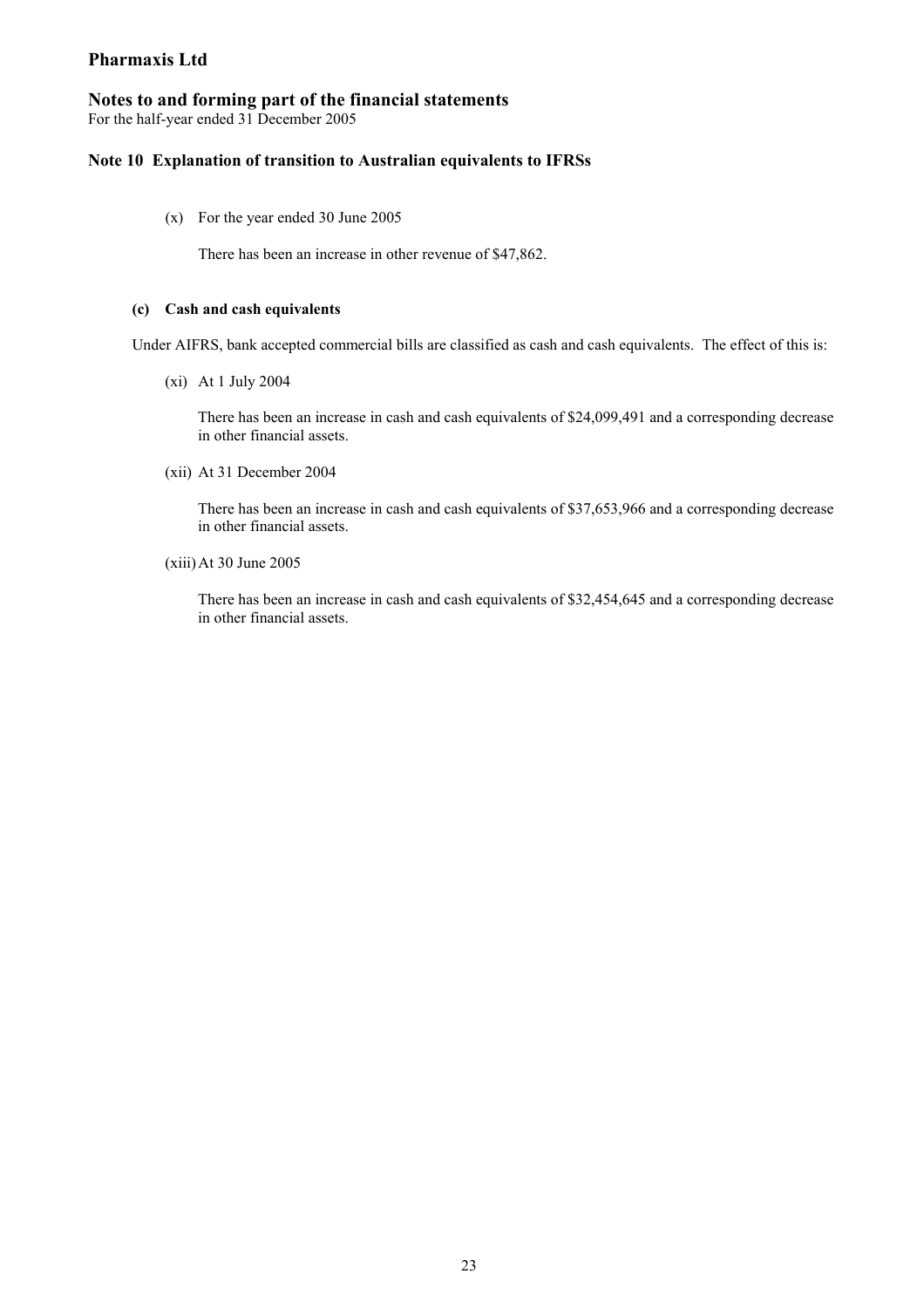## **Directors' declaration**

In the directors' opinion:

a) the financial statements and notes set out on pages 6 to 23 are in accordance with the Corporations Act 2001, including:

(i) complying with Accounting Standards, the Corporations Regulations 2001 and other mandatory professional reporting requirements; and

(ii) giving a true and fair view of the company's financial position as at 31 December 2005 and of its performance, as represented by the results of its operations and its cash flows, for the six months ended on that date; and

b) there are reasonable grounds to believe that the company will be able to pay its debts as and when they become due and payable.

This declaration is made in accordance with a resolution of the directors.

Alan D. Roberton

Alan D Robertson Director

Sydney 9<sup>th</sup> February 2006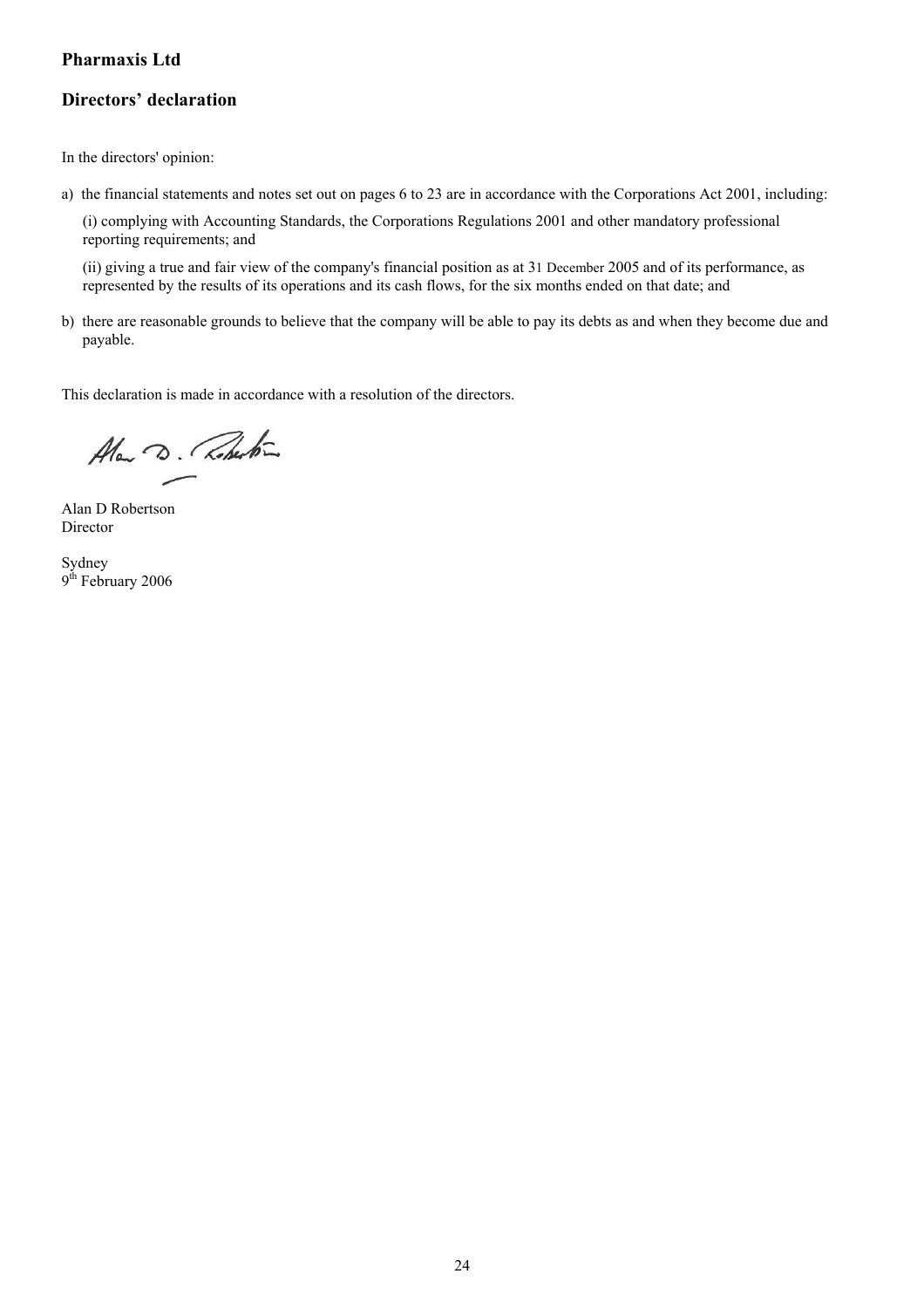## **PRICEWATERHOUSE COPERS**

#### **PricewaterhouseCoopers ABN 52 780 433 757**

Darling Park Tower 2 201 Sussex Street GPO BOX 2650 SYDNEY NSW 1171 DX 77 Sydney **Australia** www.pwc.com/au Telephone +61 2 8266 0000 Facsimile +61 2 8266 9999

## **Independent review report to the members of Pharmaxis Ltd**

## **Matters relating to the electronic presentation of the reviewed financial report**

This review report relates to the financial report of Pharmaxis Ltd (the Company) for the half-year ended 31 December 2005 included on Pharmaxis' web site. The Company's directors are responsible for the integrity of the Company's web site. We have not been engaged to report on the integrity of this web site. The review report refers only to the financial report identified below. It does not provide an opinion on any other information which may have been hyperlinked to/from the financial report. If users of this report are concerned with the inherent risks arising from electronic data communications they are advised to refer to the hard copy of the reviewed financial report to confirm the information included in the reviewed financial report presented on this web site.

## **Statement**

Based on our review, which is not an audit, we have not become aware of any matter that makes us believe that the financial report of Pharmaxis Ltd:

- does not give a true and fair view, as required by the *Corporations Act 2001* in Australia, of the financial position of Pharmaxis Ltd as at 31 December 2005 and of its performance for the half-year ended on that date, and
- is not presented in accordance with the *Corporations Act 2001*, Accounting Standard AASB 134: Interim Financial Reporting and other mandatory financial reporting requirements in Australia, and the *Corporations Regulations 2001*.

This statement must be read in conjunction with the rest of our review report.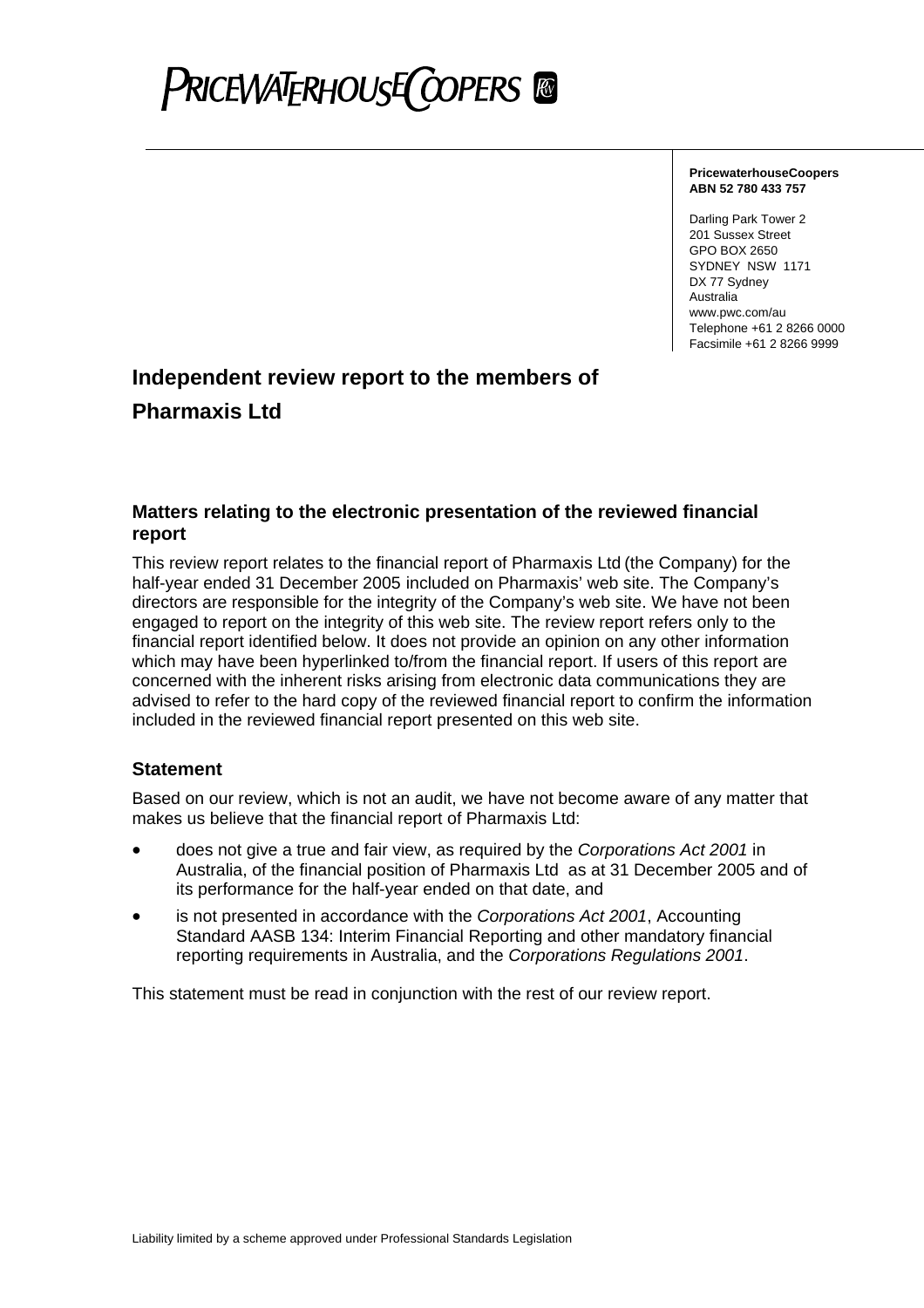## **PRICEWATERHOUSE COPERS**

## **Scope**

## **The financial report and directors' responsibility**

The financial report comprises the balance sheet, income statement, statement of changes in equity, cash flow statement, accompanying notes to the financial statements, and the directors' declaration for Pharmaxis Ltd, for the half-year ended 31 December 2005.

The directors of the company are responsible for the preparation and true and fair presentation of the financial report in accordance with the *Corporations Act 2001*. This includes responsibility for the maintenance of adequate accounting records and internal controls that are designed to prevent and detect fraud and error, and for the accounting policies and accounting estimates inherent in the financial report.

## **Review approach**

We conducted an independent review in order for the company to lodge the financial report with the Australian Securities and Investments Commission. Our review was conducted in accordance with Australian Auditing Standards applicable to review engagements. For further explanation of a review, visit our website http://www.pwc.com/au/financialstatementaudit.

We performed procedures in order to state whether, on the basis of the procedures described, anything has come to our attention that would indicate that the financial report does not present fairly, in accordance with the *Corporations Act 2001*, Accounting Standard AASB 134: Interim Financial Reporting and other mandatory financial reporting requirements in Australia, a view which is consistent with our understanding of the company's financial position, and its performance as represented by the results of its operations and cash flows.

We formed our statement on the basis of the review procedures performed, which included:

- inquiries of company personnel and
- analytical procedures applied to financial data.

When this review report is included in a document containing the directors' report, our procedures include reading the director's report included with the financial report to determine whether it contains any material inconsistencies with the financial report.

These procedures do not provide all the evidence that would be required in an audit, thus the level of assurance provided is less than that given in an audit. We have not performed an audit, and accordingly, we do not express an audit opinion.

While we considered the effectiveness of management's internal controls over financial